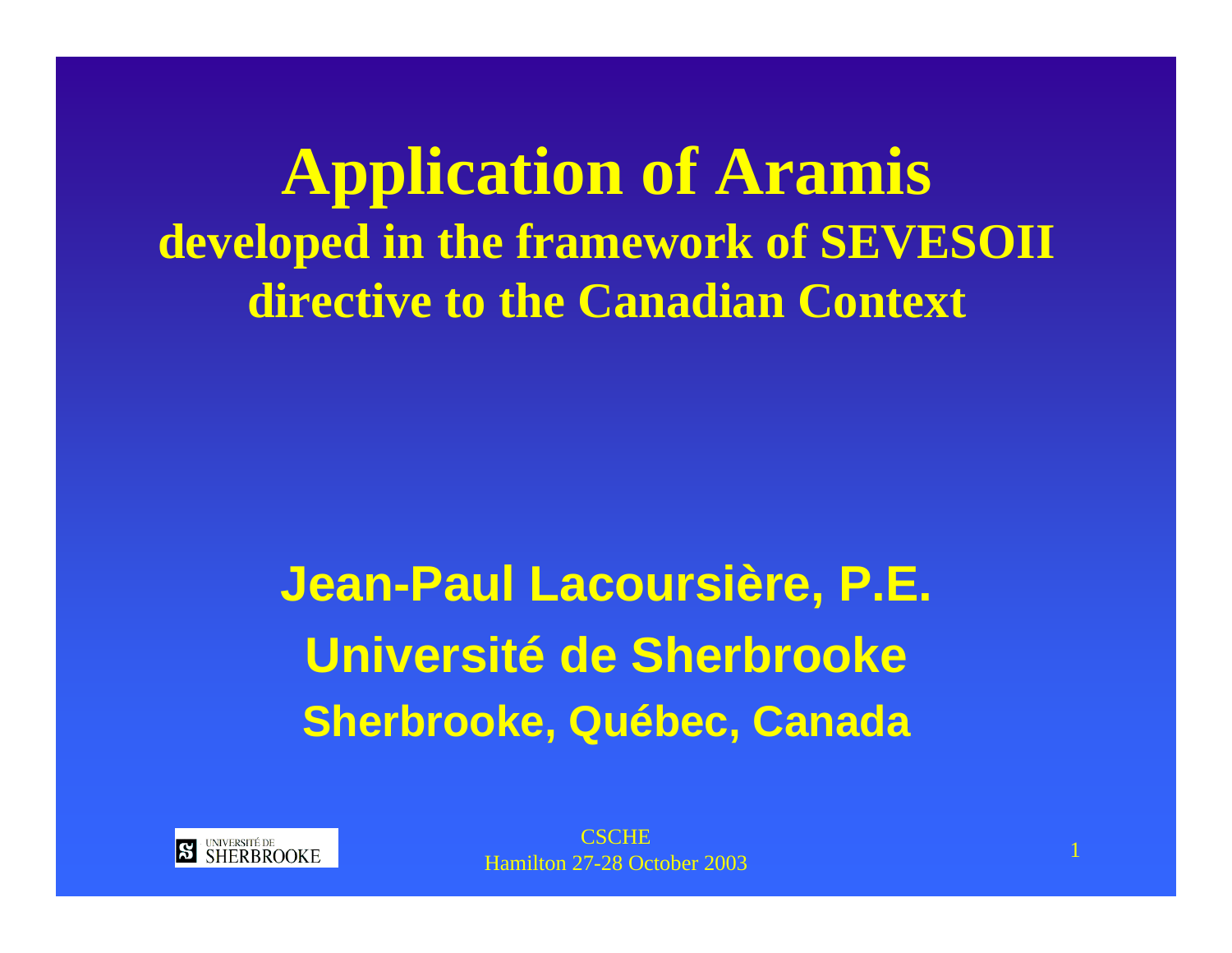#### *Presentation Content*

- Introduction
- ASSURANCE
- IRISK
- ARAMIS
- Conclusions

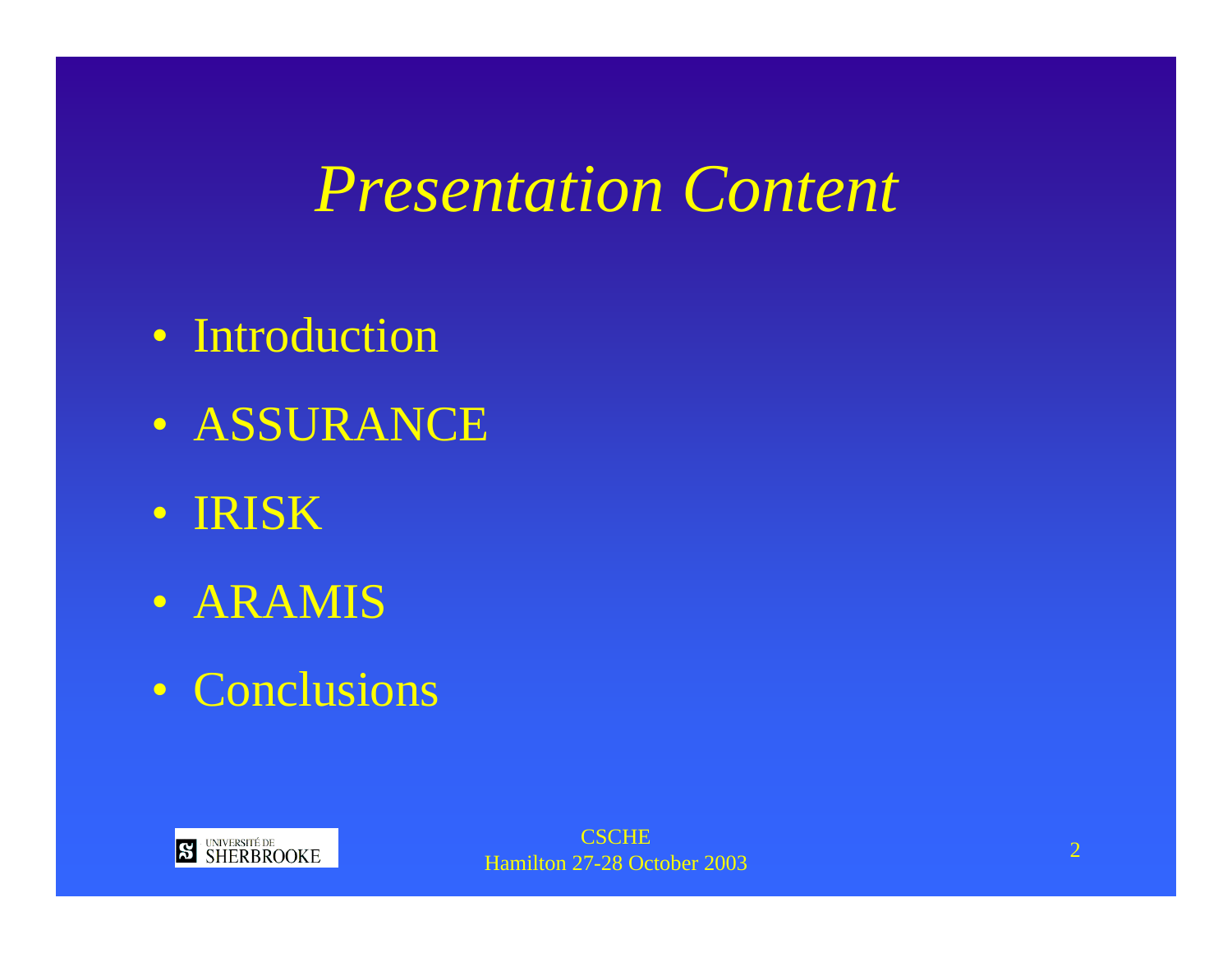#### *1 - Introduction*

#### Arthur C. Clarke, *3001, The Final Odyssey*

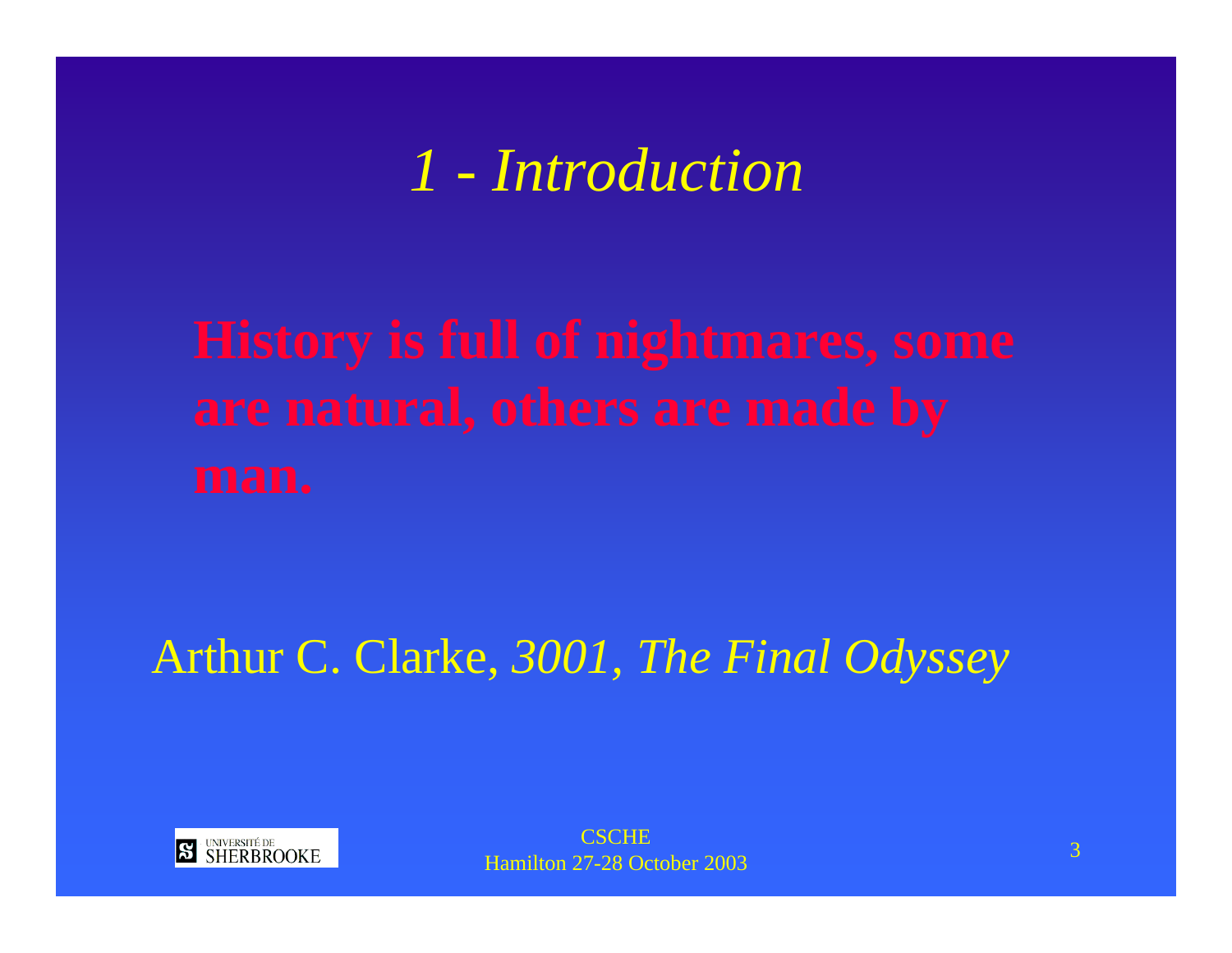#### Saguenay Flood 19-21 July 1996

- Severe floodscaused
	- Damrupture
	- Damages to roads, railroads , bridges and private and public properties

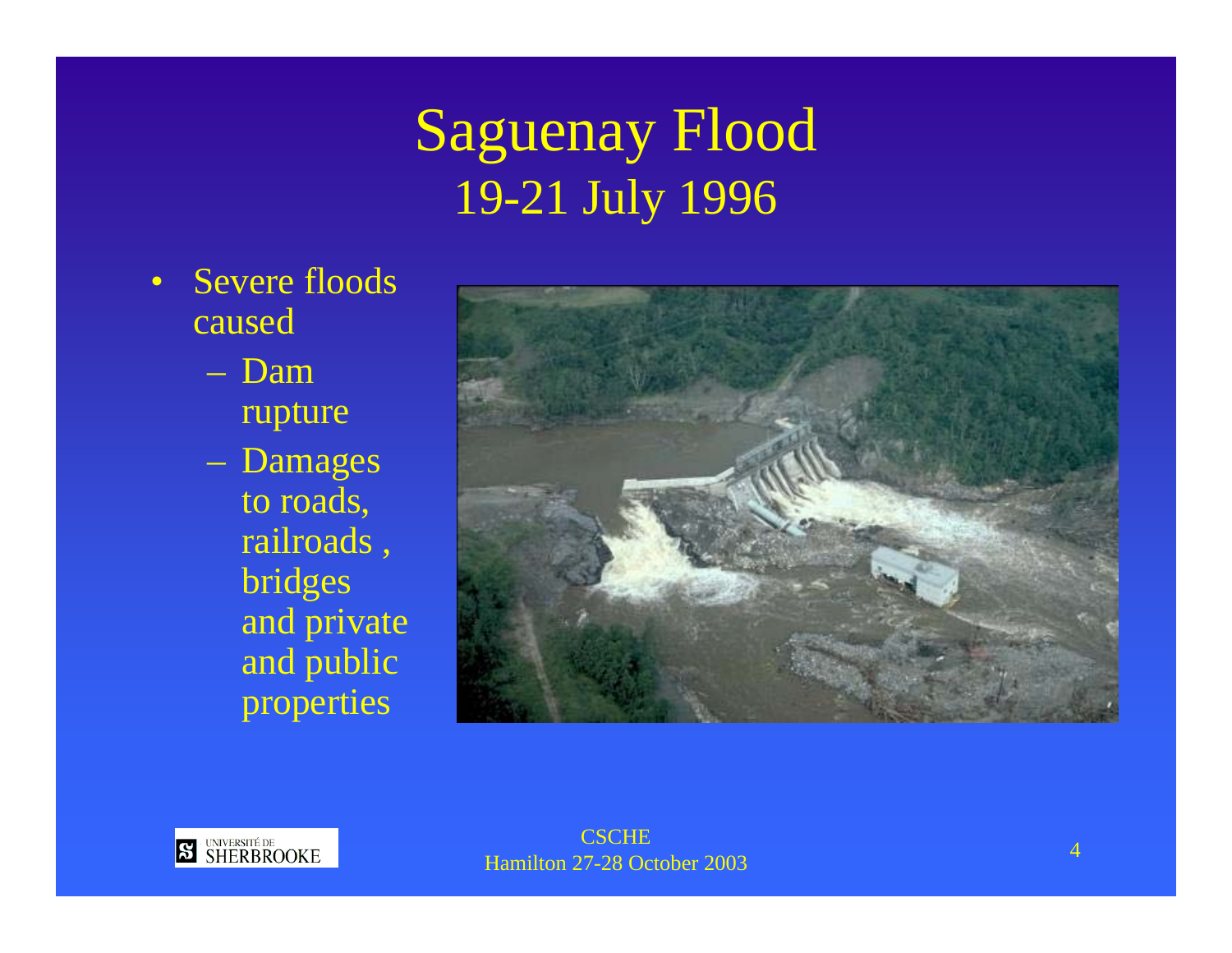# Ice Storm 5-9 January 1998

- Massive damages to electrical transmission lines
	- 3 millions person without electricity some up to a month
	- Temperature drops down to -30oC



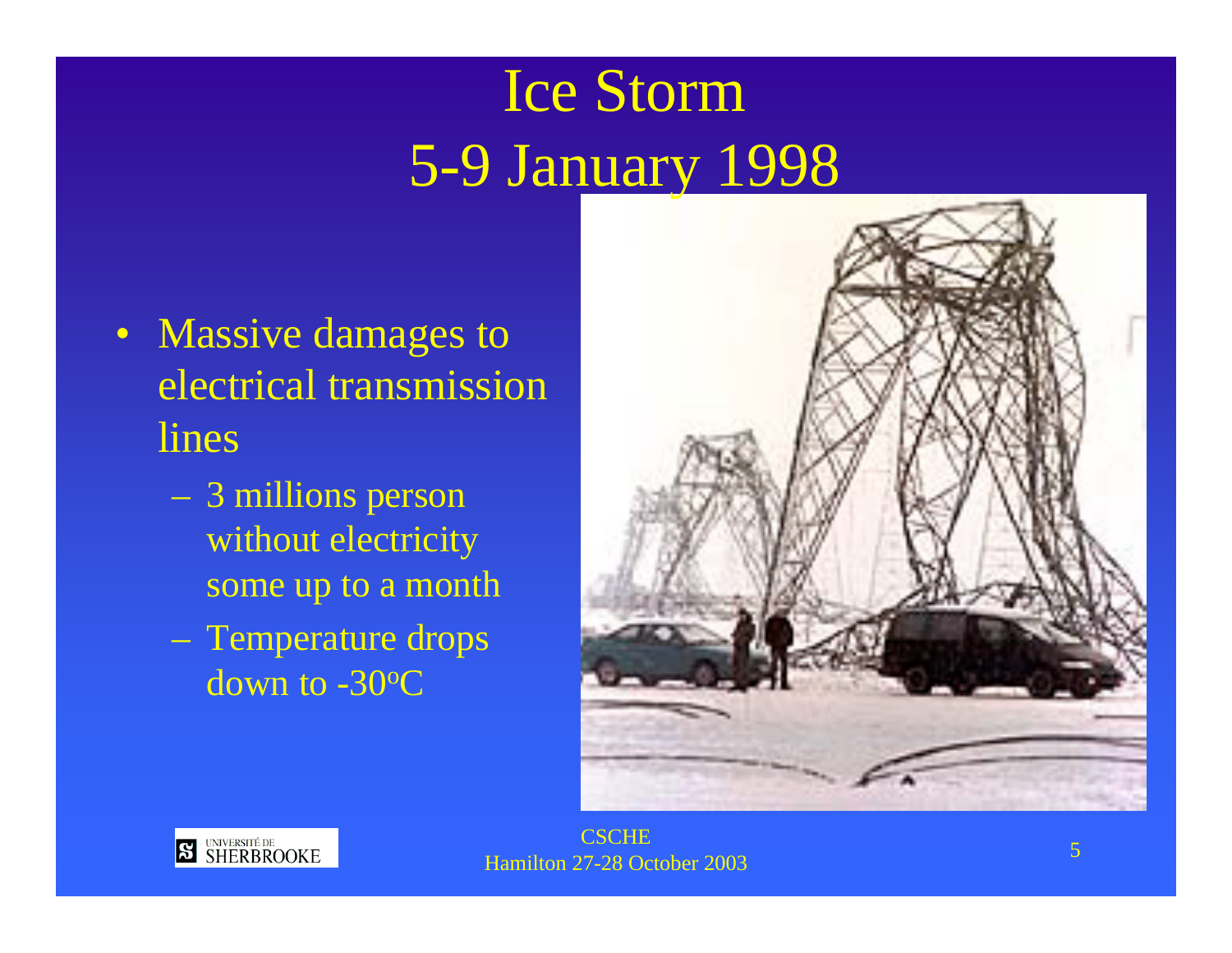## Ville La Salle – 1966

Polysterene Reactor Runaway

• 11 Fatalities •5 Injured



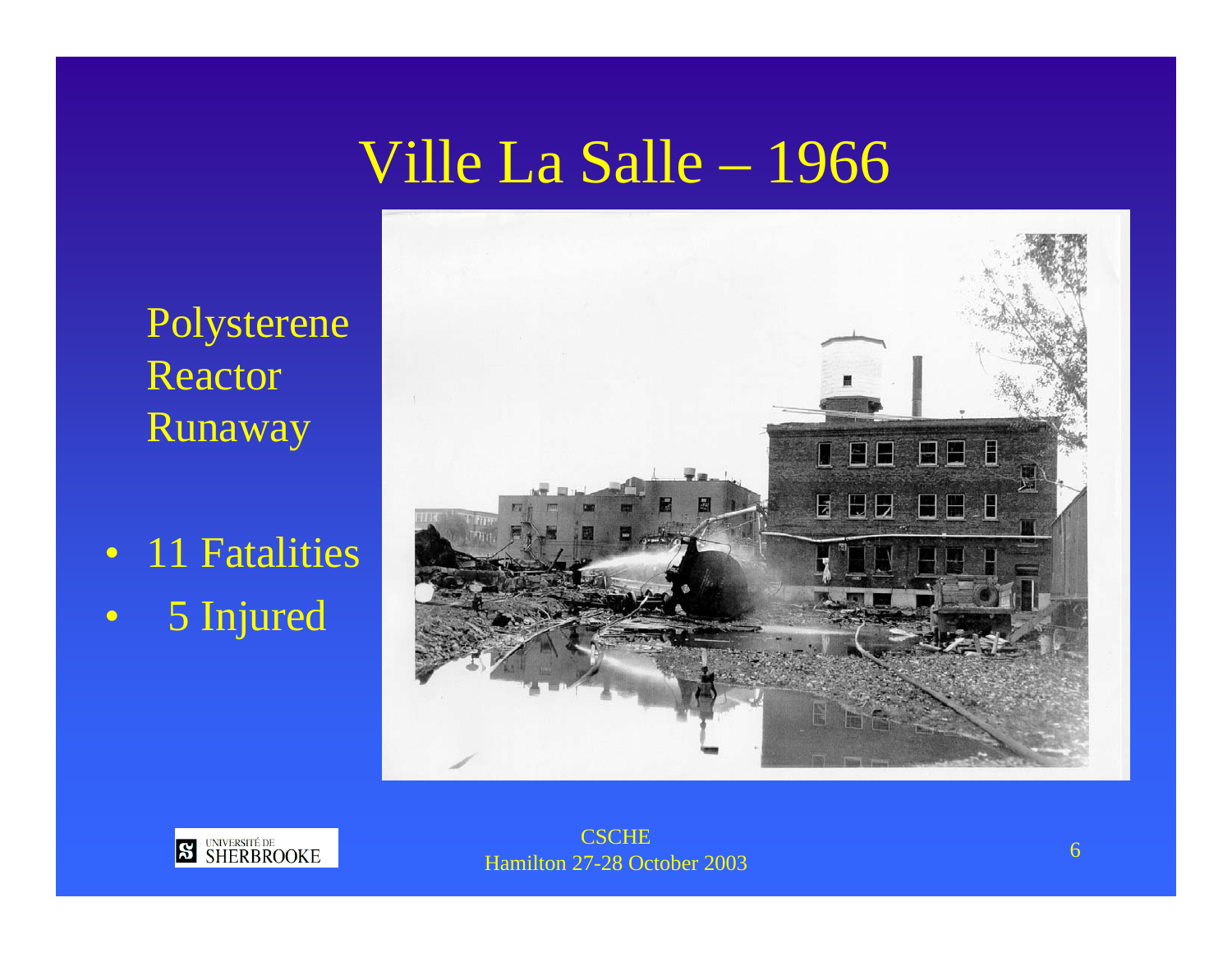## Toulouse – 2001

#### Ammonium Nitrate

- 30 Fatalities
- •2500 Injured
- 15000 damaged apartments

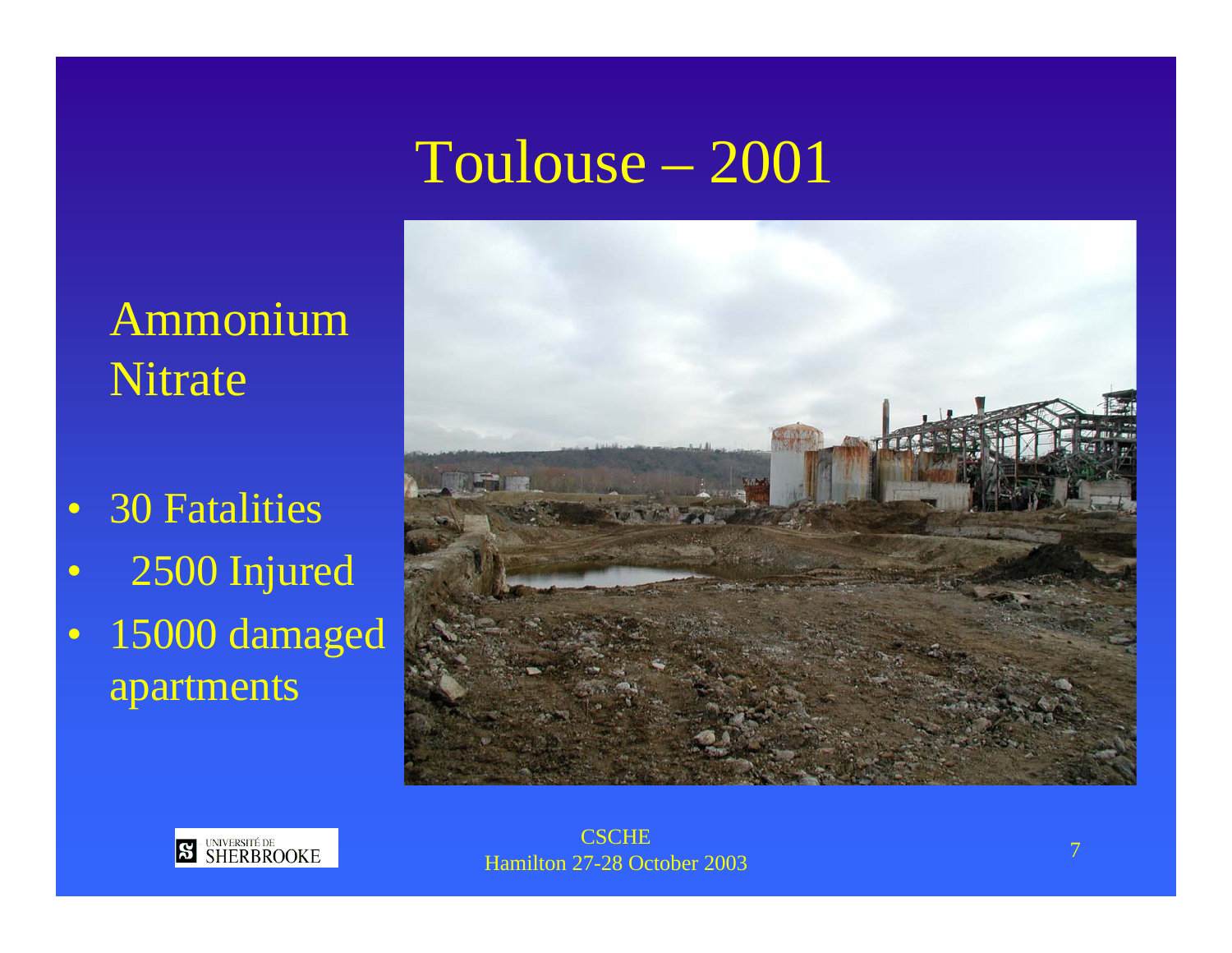# *Major Industrial Accident Council of Canada*

Following Bhopal, Canada chose an innovative approach, the Major Accident Council of Canada was created. (MIACC)

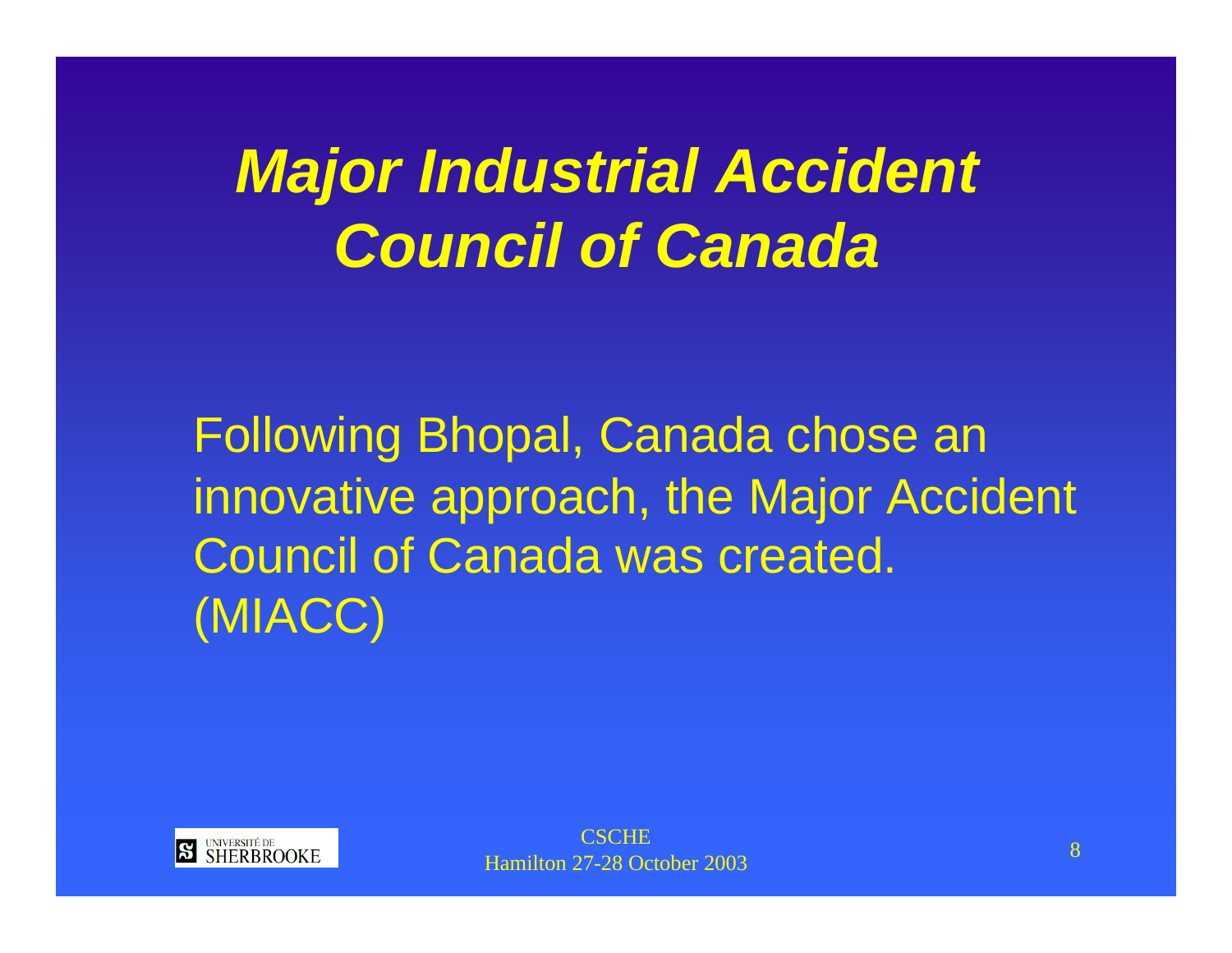# *Major Industrial Accident Council of Canada*



#### *Safety Partners Triangle* **Communities**



**CSCHE** Hamilton 27-28 October 2003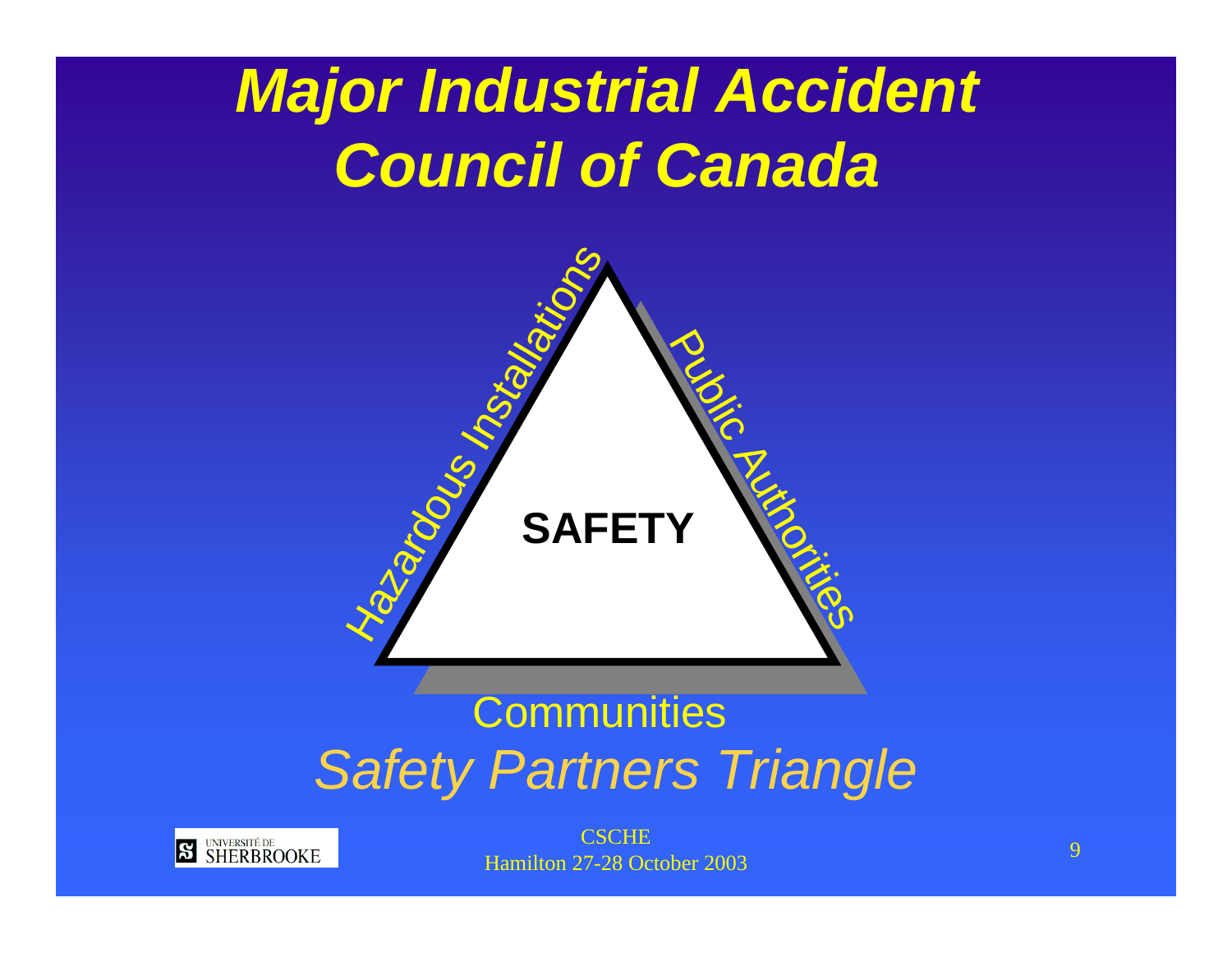# *Responsible Care*

Using the same thinking that resulted in the creation of MIACC, the Canadian Chemical Producer Association (CCPA) introduced *Responsible CareTM*





**CSCHE** Hamilton 27-28 October 2003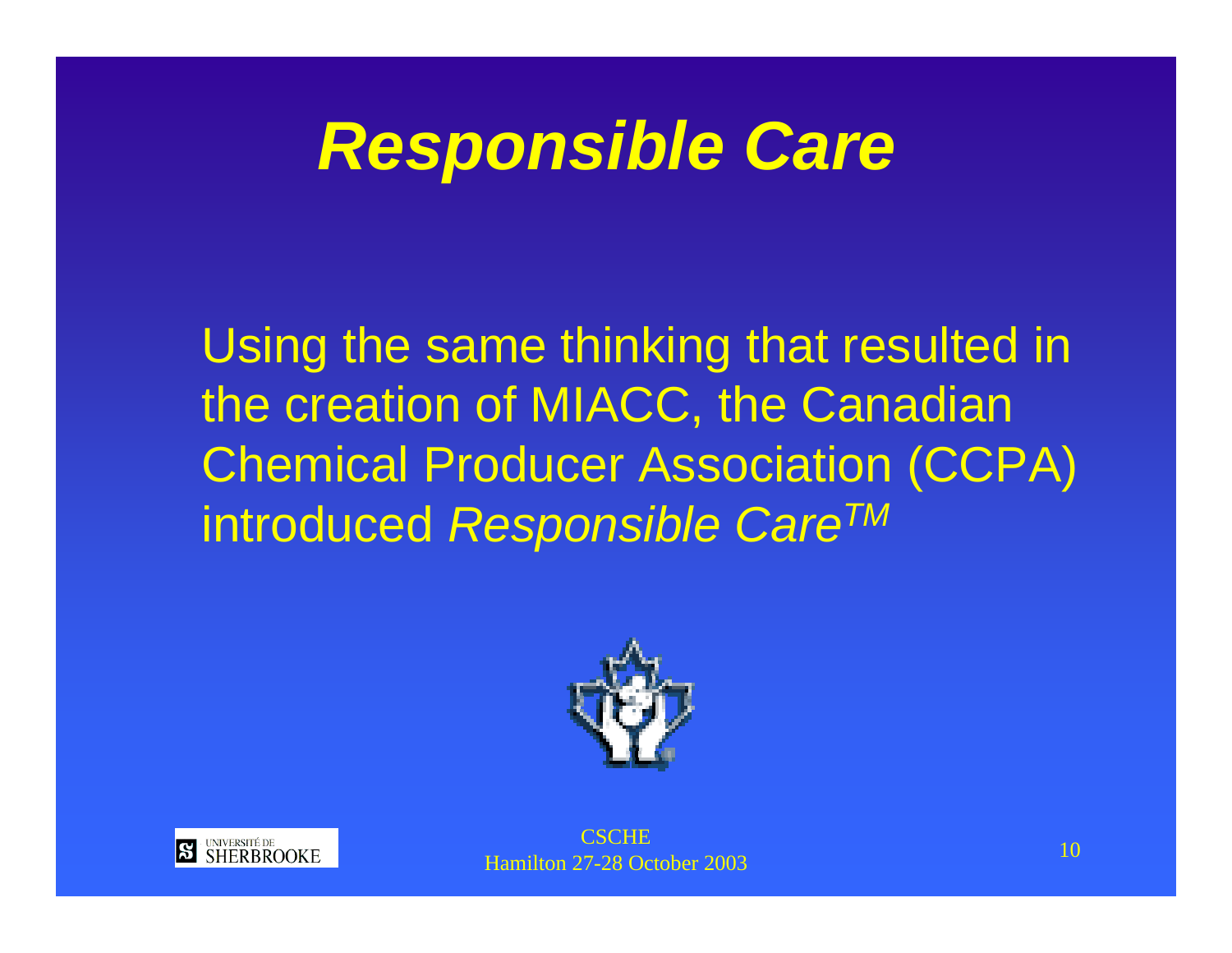*Responsible Care* The objectives of the Production Code of Practice are to:

- Protect people and the environment by the *Responsible Care* of hazardous substances and installations.
- Ensure that *Responsible Care Systems are in place and operational.*
- **Ensure that communities and employees know the hazards that the hazardous installation represent and that they are protected.**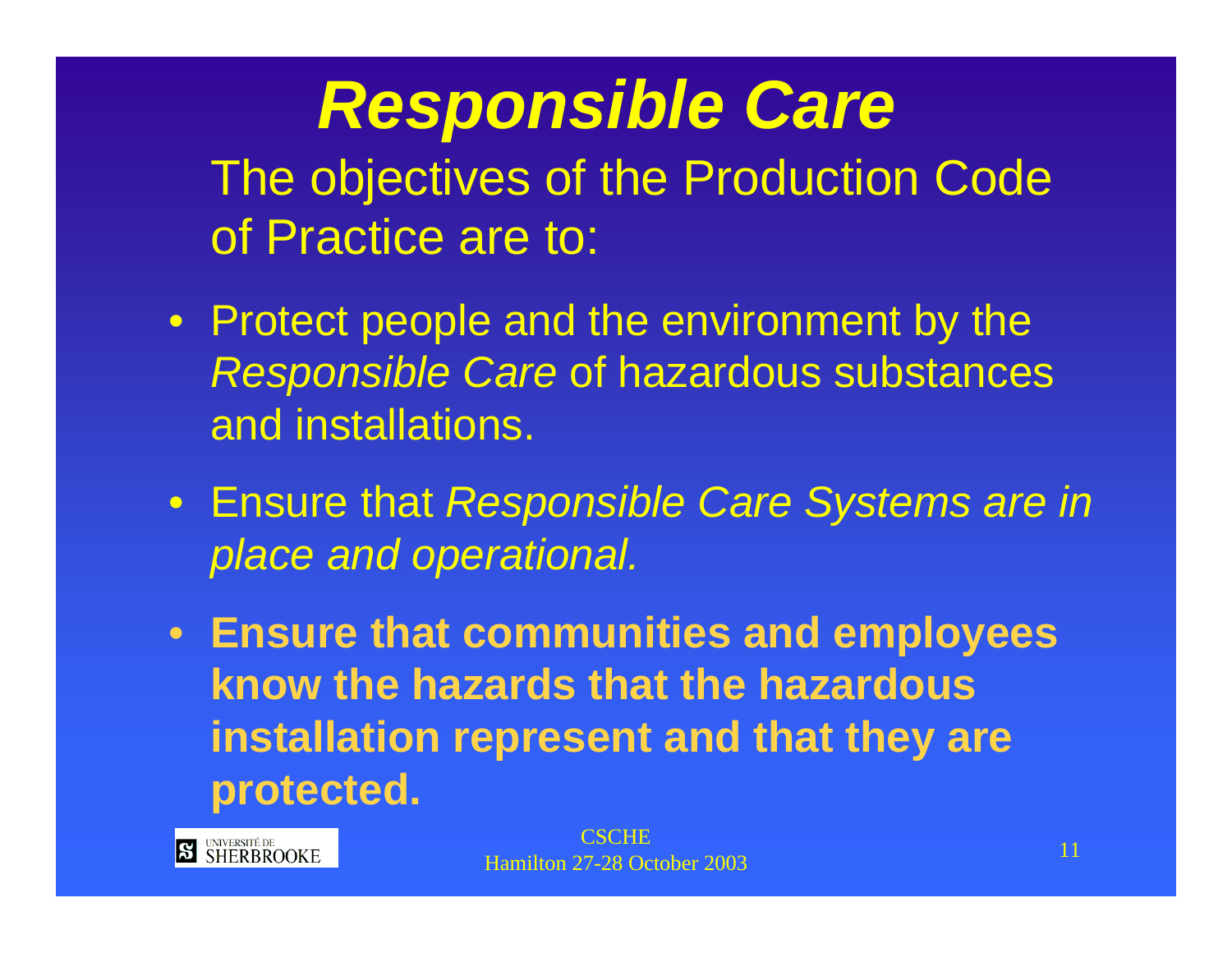# *SEVESO Directive*

• **Faced with low results from the first Seveso Directive and difficulties in implementating Seveso II and harmonisation of practices in member states, the European Commission has supported for the last ten years, research to reduce technological and natural major risks**

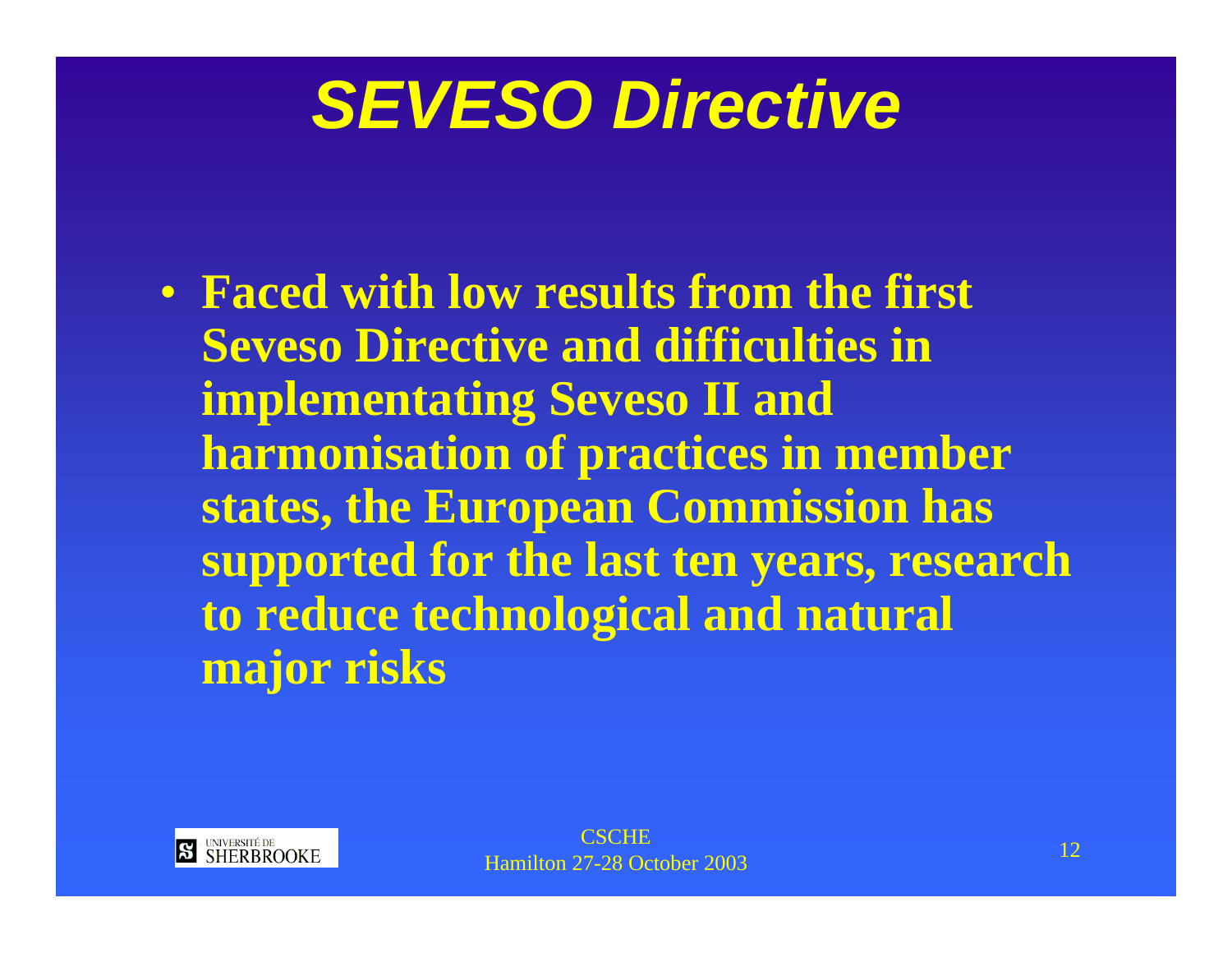# *European Commission Projects*

**The European Commission has sponsored three projects during the last 10 years devoted to risk assessment:**

- **ASSURANCE**
- **IRISK**
- **ARAMIS**

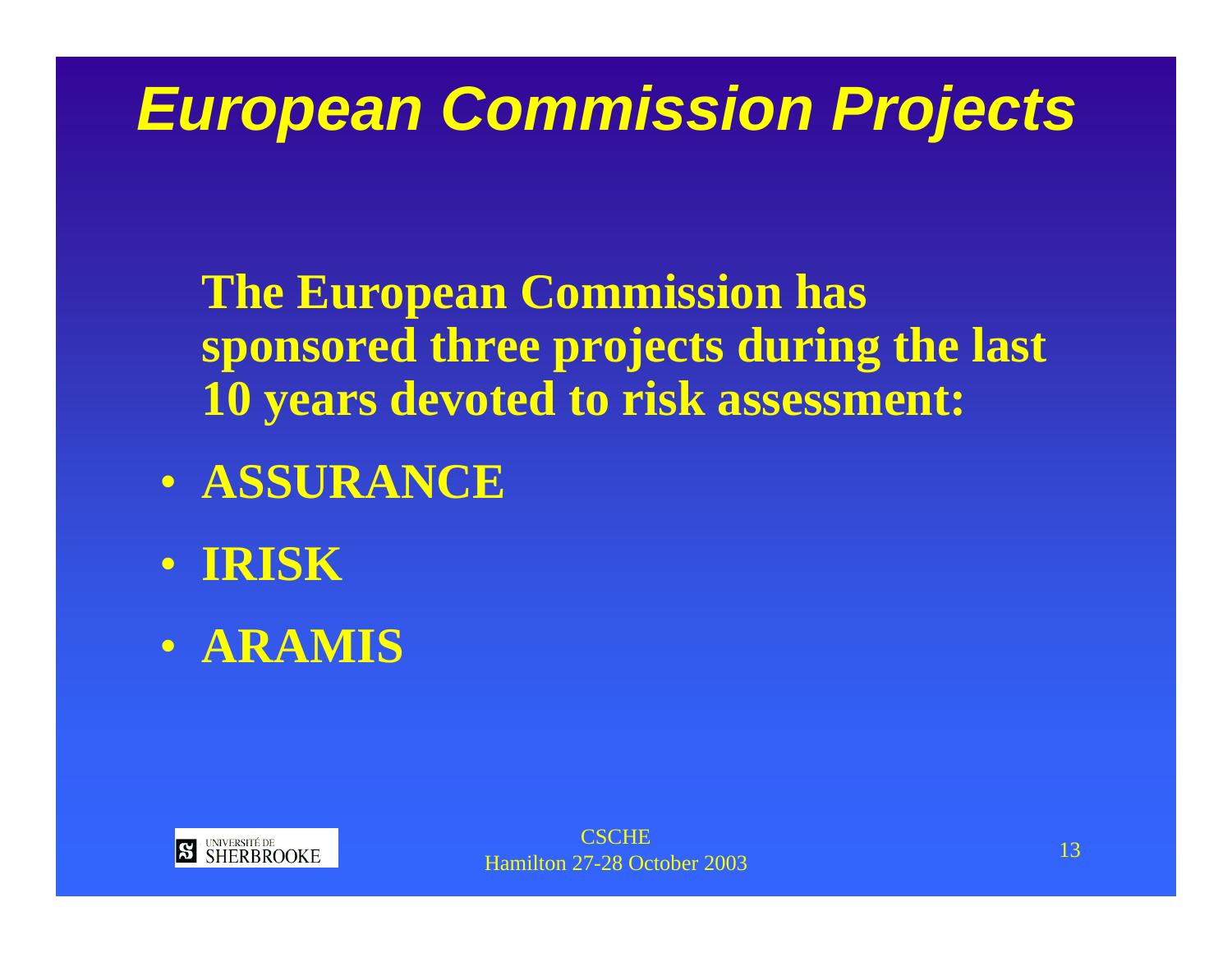- The objective of ASSURANCE was to do a comparative analysis of the risk analysis methods and approaches to ensure safety in Europe.
- Nine independent teams participated to the test
- The study involved a large fertiliser plant using ammonia

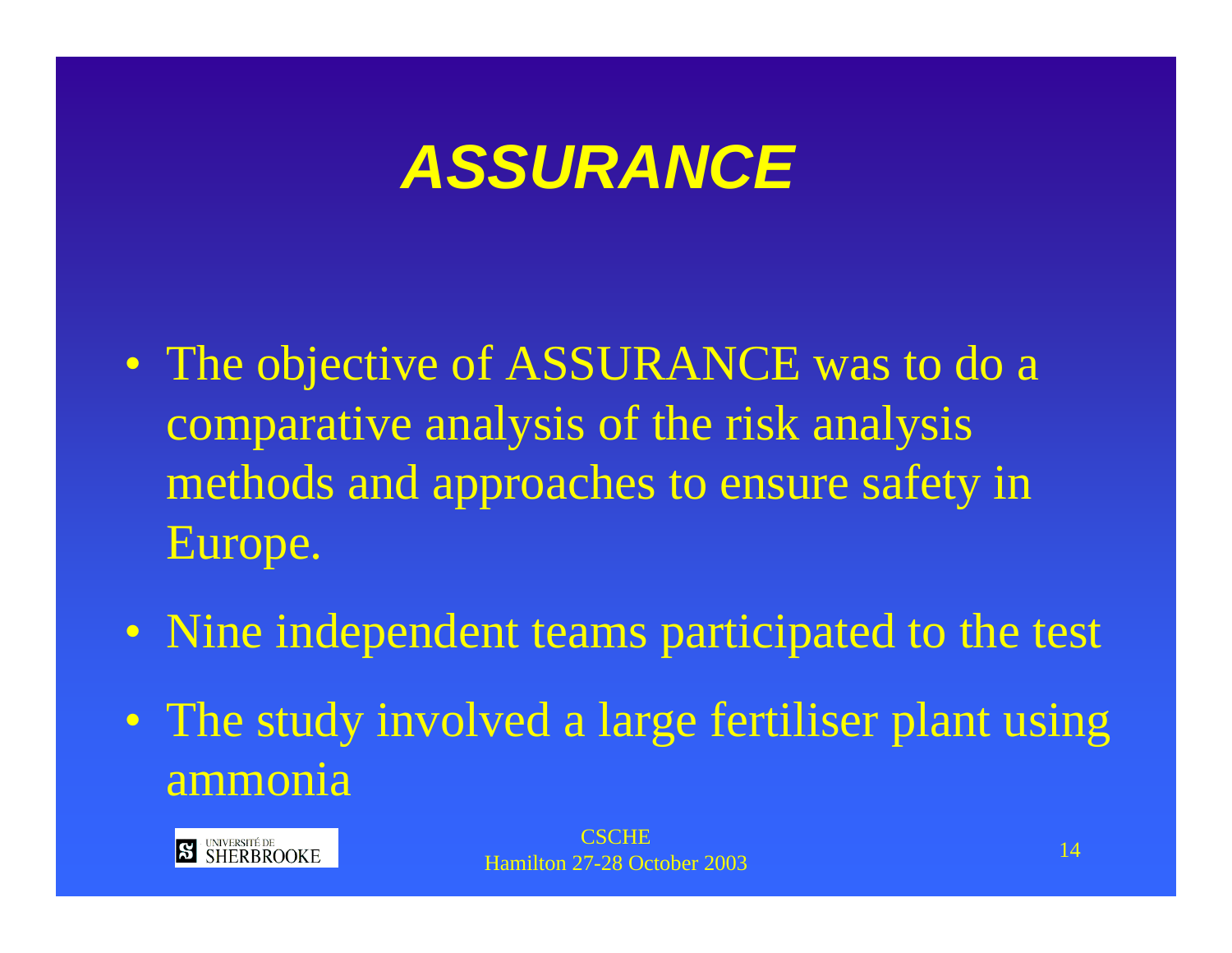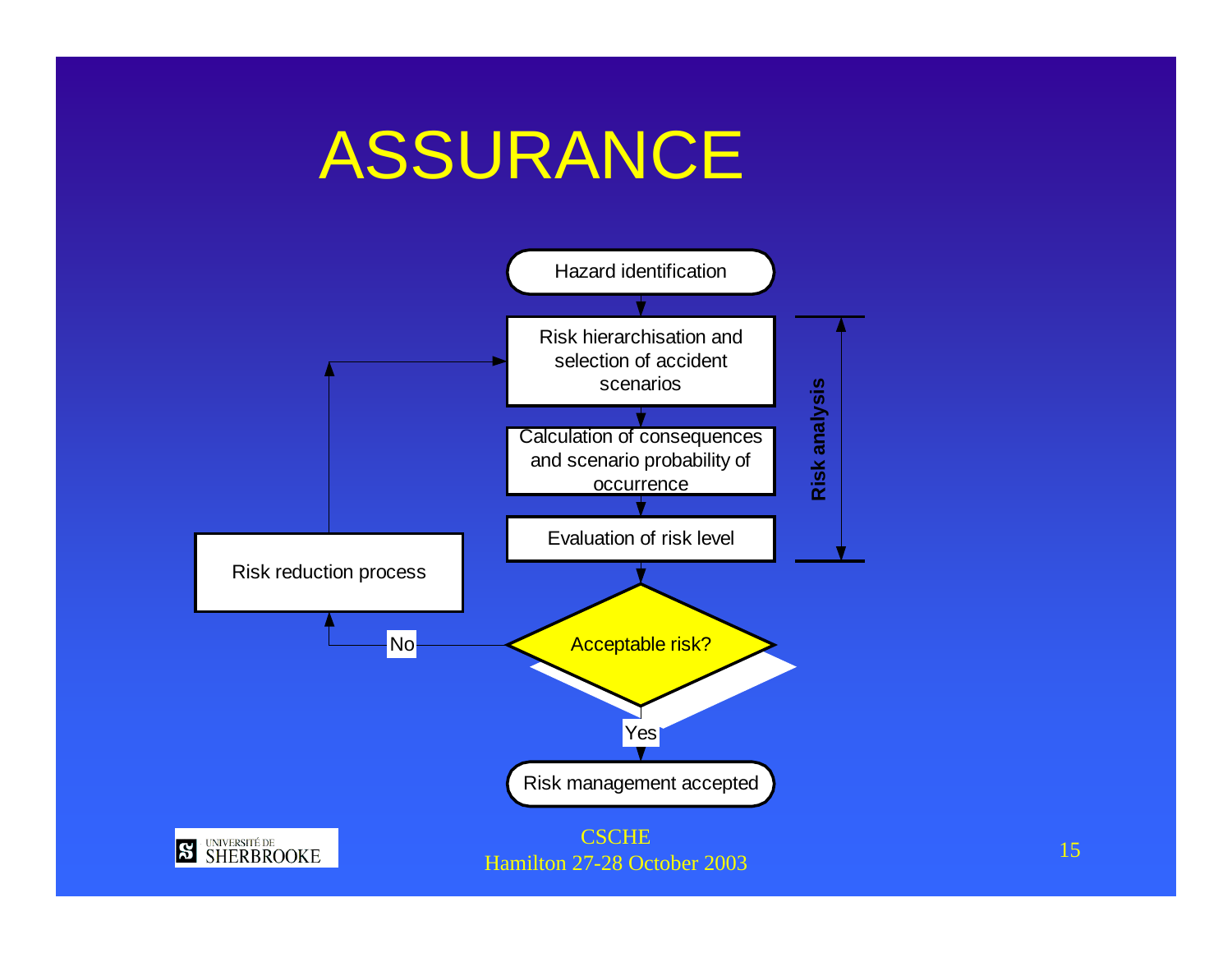- • Full bore leak on an 8 inch pipeline feeding ammonia to the site
- • Full bore leak on a 4 inch line linking the cryogenic and pressurised tanks
- •Rupture or uncoupling of an ship liquid phase unloading arm
- $\bullet$  Full bore leak on the 10 inch line linking the cryogenic tank to the ship terminal
- •Catastrophic rupture of a ship compartment
- $\bullet$ Catastrophic rupture of the cryogenic tank
- $\bullet$ Full bore leak on the 20 inch outlet line on the cryogenic tank
- $\bullet$ Catastrophic rupture of one ammonia pressurised tank
- $\bullet$  Full bore leak of a 4 inch ammonia distribution line to consumer units
- $\bullet$  Rupture or uncoupling of truck unloading arm on the liquid phase
- $\bullet$ Catastrophic rupture of a tank truck

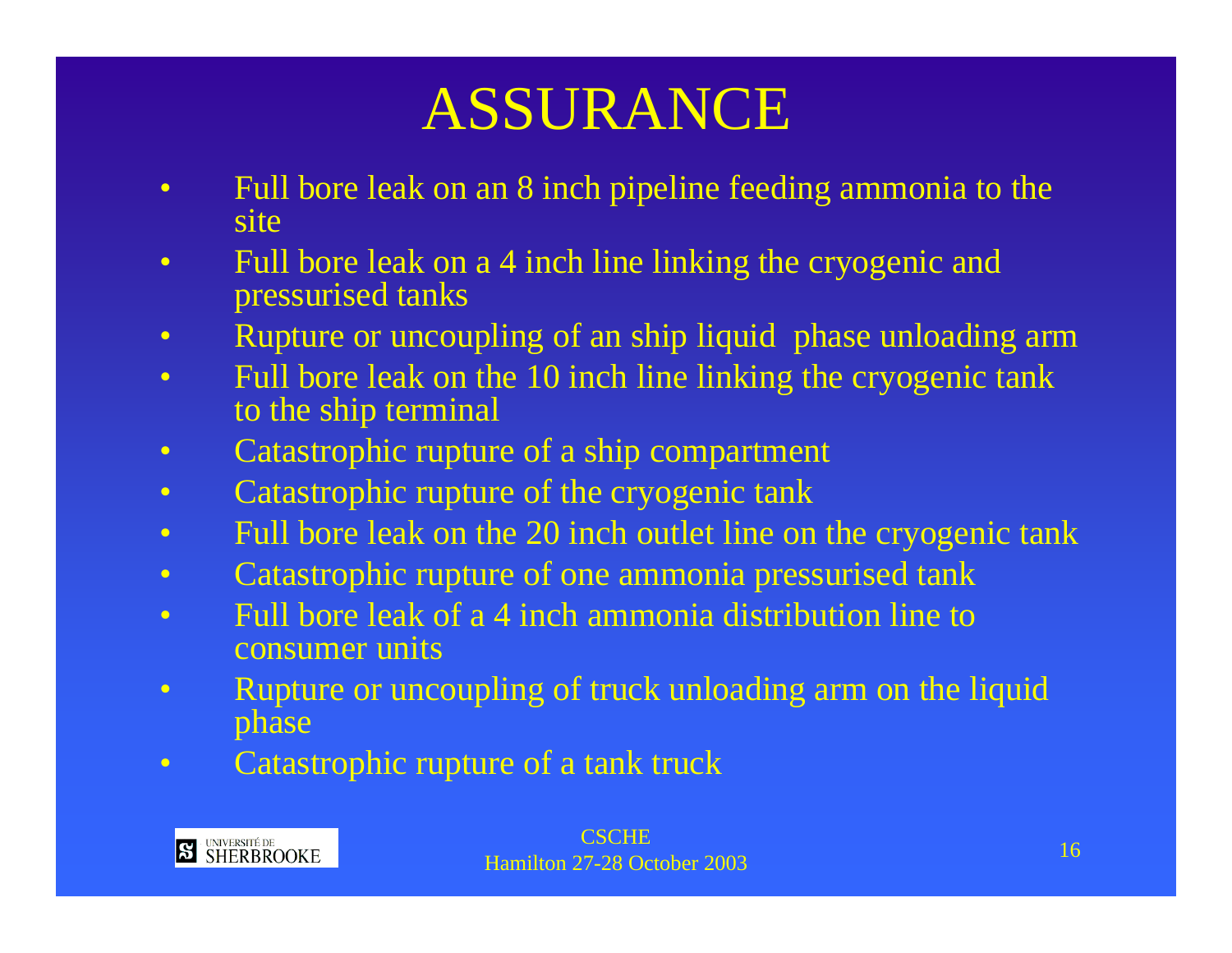### ASSURANCE Frequencies of Occurence

| Scenario                | <b>Partner</b><br>$\mathbf{1}$ | <b>Partner</b><br>$\overline{2}$ | <b>Partner</b><br>3 <sup>1</sup> | <b>Partner</b><br>$\overline{4}$ | <b>Partner</b><br>5 <sup>5</sup> | <b>Partner</b><br>6 | <b>Partner</b><br>$7\phantom{0}$ | Variability                                   |
|-------------------------|--------------------------------|----------------------------------|----------------------------------|----------------------------------|----------------------------------|---------------------|----------------------------------|-----------------------------------------------|
| $\mathbf{1}$            | $9.0 \times 10^{-7}$           | $1.0 \times 10^{-6}$             | $1.4 \times 10^{-5}$             | $9.0 \times 10^{-7}$             | $1.0 \times 10^{-6}$             |                     | $1.8 \times 10^{-7}$             | $1.8 \times 10^{-7}$ - 1.4 x 10-5             |
| $\overline{2}$          | $1.0 \times 10^{-5}$           | $3.0 \times 10^{-6}$             | $1.4 \times 10^{-5}$             | $9.0 \times 10^{-7}$             | $7.3 \times 10^{-7}$             |                     | $4.6 \times 10^{-6}$             | $7.3x$ 10-7-1.4 x 10-5                        |
| $\mathbf{3}$            | $4.8 \times 10^{-4}$           | $4.8 \times 10^{-6}$             | $8.0 \times 10^{-3}$             | $5.0 \times 10^{-3}$             | 5.4 x $10^{-5}$                  | $\blacksquare$      | $1.3 \times 10^{-5}$             | $4.8 \times 10^{-7}$ - 8.0 x 10 <sup>-3</sup> |
| $\overline{\mathbf{4}}$ | $1.0 \times 10^{-6}$           |                                  | $4.0 \times 10^{-6}$             | $9.0 \times 10^{-7}$             | $8.0 \times 10^{-7}$             |                     | $1.8 \times 10^{-6}$             | $8.0 \times 10^{-7}$ - 4.6 x 10 <sup>-6</sup> |
| $\overline{5}$          | $2.8 \times 10^{-7}$           | 6.4 x $10^{-10}$                 | 5.7 x $10^{-5}$                  |                                  | $2.3 \times 10^{-6}$             |                     | $4.9 \times 10^{-6}$             | 6.4 x 10-10-5.7 x 10-5                        |
| 6                       | $5.0 \times 10^{-7}$           | $1.0 \times 10^{-8}$             | $4.0 \times 10^{-8}$             | $\blacksquare$                   | $5.0 \times 10^{-8}$             | $\blacksquare$      | $5.0 \times 10^{-7}$             | $1.0 \times 10^{-8}$ - 5.0 x 10 <sup>-7</sup> |
| $7\phantom{.0}$         | $6.0 \times 10^{-6}$           | $1.0 \times 10^{-6}$             | $5.0 \times 10^{-6}$             | $9.0 \times 10^{-7}$             | $4.0 \times 10^{-7}$             | $\blacksquare$      | $4.0 \times 10^{-7}$             | $4.0 \times 10^{-7}$ - 6.0 x 10 <sup>-6</sup> |
| 8                       | $1.0 \times 10^{-6}$           | $5.0 \times 10^{-7}$             | $1.0 \times 10^{-6}$             | $4.5 \times 10^{-7}$             | $1.3 \times 10^{-5}$             | $\blacksquare$      | $4.0 \times 10^{-7}$             | $4.5 \times 10^{-7}$ - 1.3x 10-3              |
| 9                       | $3.0 \times 10^{-6}$           | $3.4 \times 10^{-7}$             | $1.5 \times 10^{-5}$             | $9.0 \times 10^{-7}$             | $2.2 \times 10^{-6}$             | $\blacksquare$      | $8.0 \times 10^{-7}$             | 13.4x 10-7-1.5 x 10-5                         |
| <b>10</b>               | $2.4 \times 10^{-6}$           | $1.5 \times 10^{-7}$             | $2.1 \times 10^{-3}$             | $2.7 \times 10^{-6}$             | $6.0 \times 10^{-6}$             |                     | $5.0 \times 10^{-7}$             | $1.5 \times 10^{-7}$ - $2.1 \times 10^{-3}$   |
| 11                      | $5.5 \times 10^{-9}$           | $1.5 \times 10^{-9}$             | $1.2 \times 10^{-7}$             | $1.2 \times 10^{-7}$             | $4.7 \times 10^{-6}$             | $\blacksquare$      | $1.4 \times 10^{-8}$             | $1.5 \times 10^{-9}$ - 4.7 x 10 <sup>-6</sup> |
|                         |                                |                                  |                                  |                                  |                                  |                     |                                  |                                               |



CSCHEHamilton 27-28 October 2003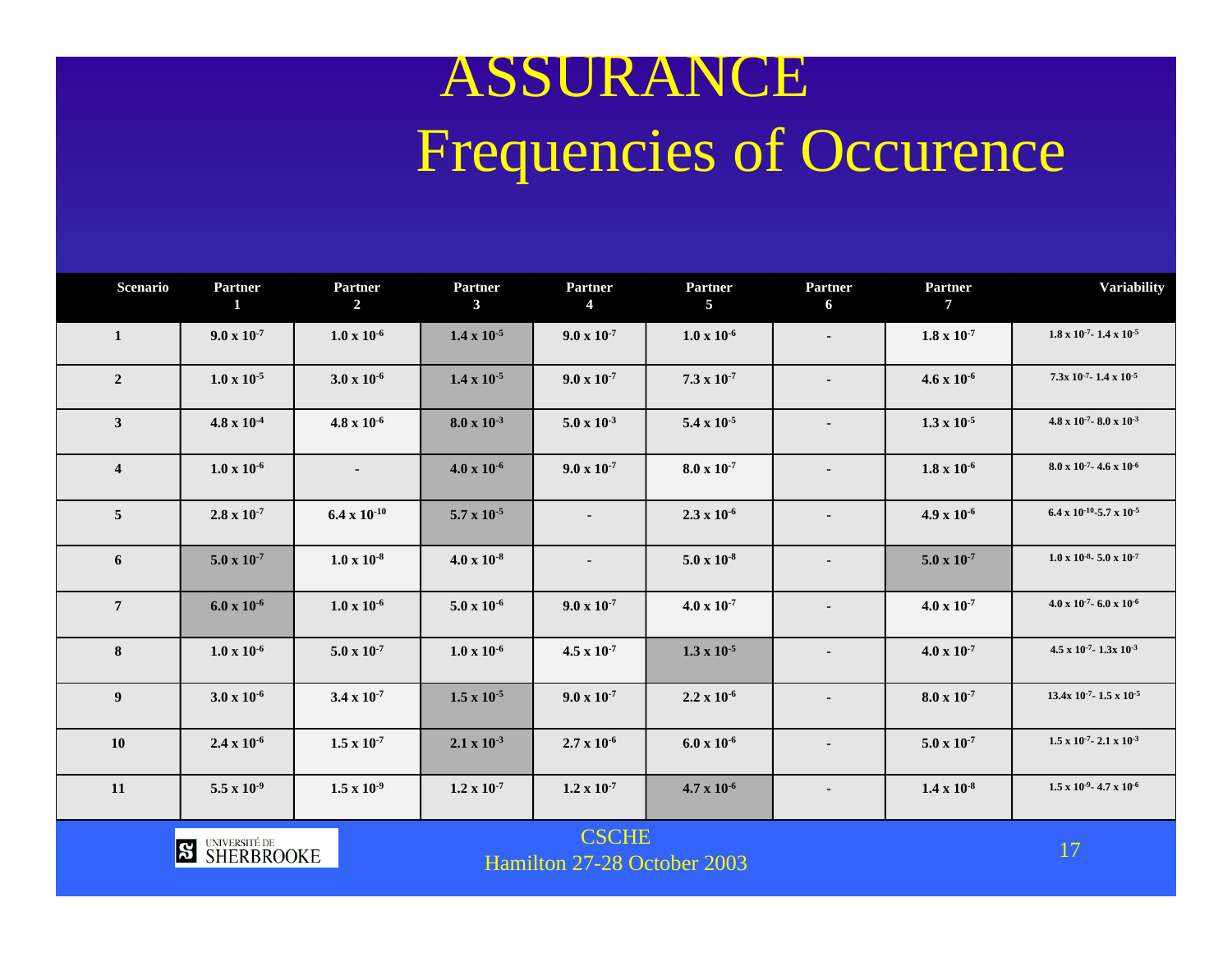

Hamilton 27-28 October 2003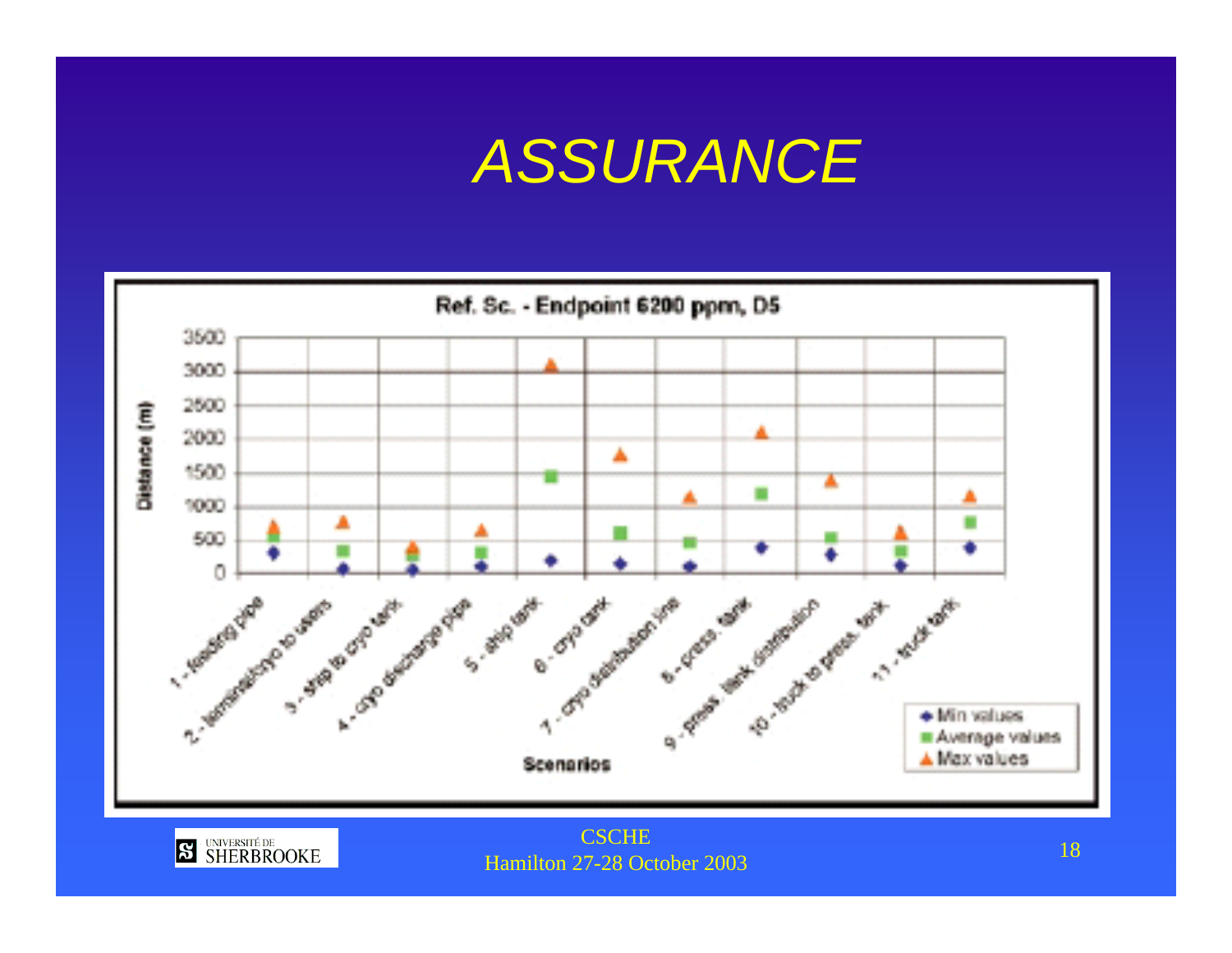

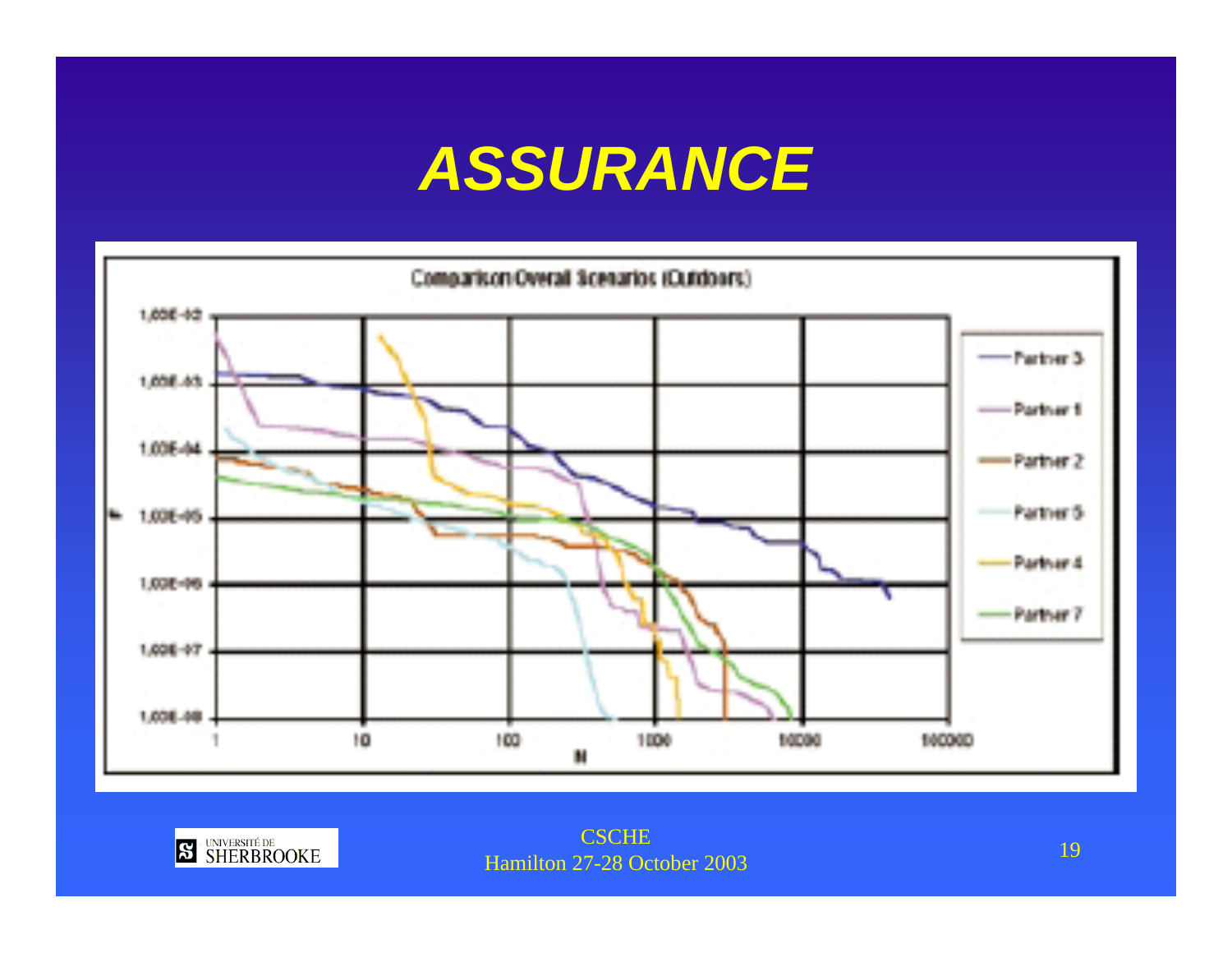Reasons for discrepancies

- Choice of scenarios
- Choice of initiating causes which affect probabilities
- Type and sophistication of models
- Choice of hypothesis affecting source terms
- Level of conservatism applied by expert

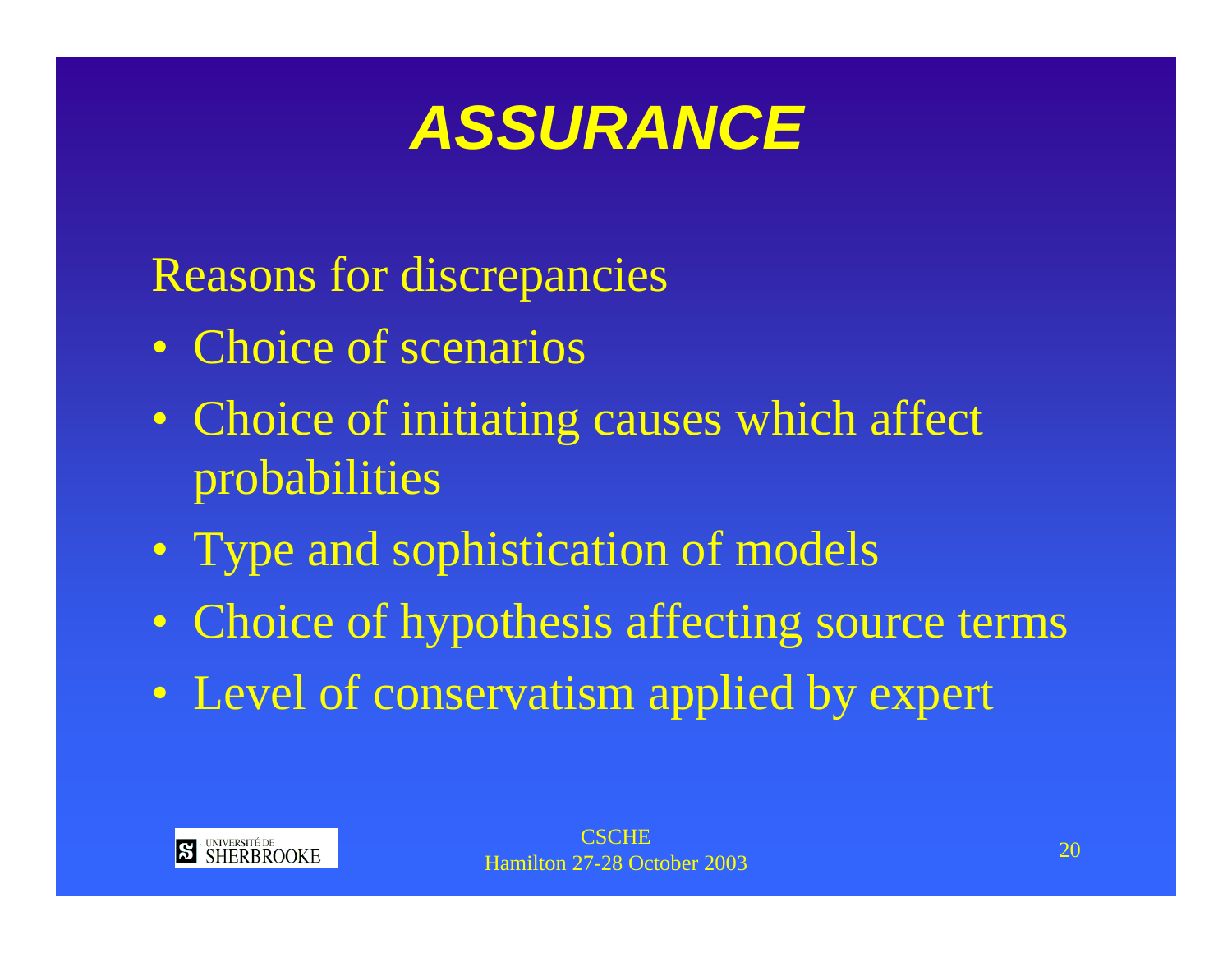

- The objective of IRISK was to produce a method for an integrated evaluation of the risks of major industrial accidents involving hazardous substances.
- Integration of the risk evaluation disciplines is a recurring theme in the evaluation of major technological risks
- Interdisciplinitarity should permit a better understanding of phenomena that are perceived to be complex.

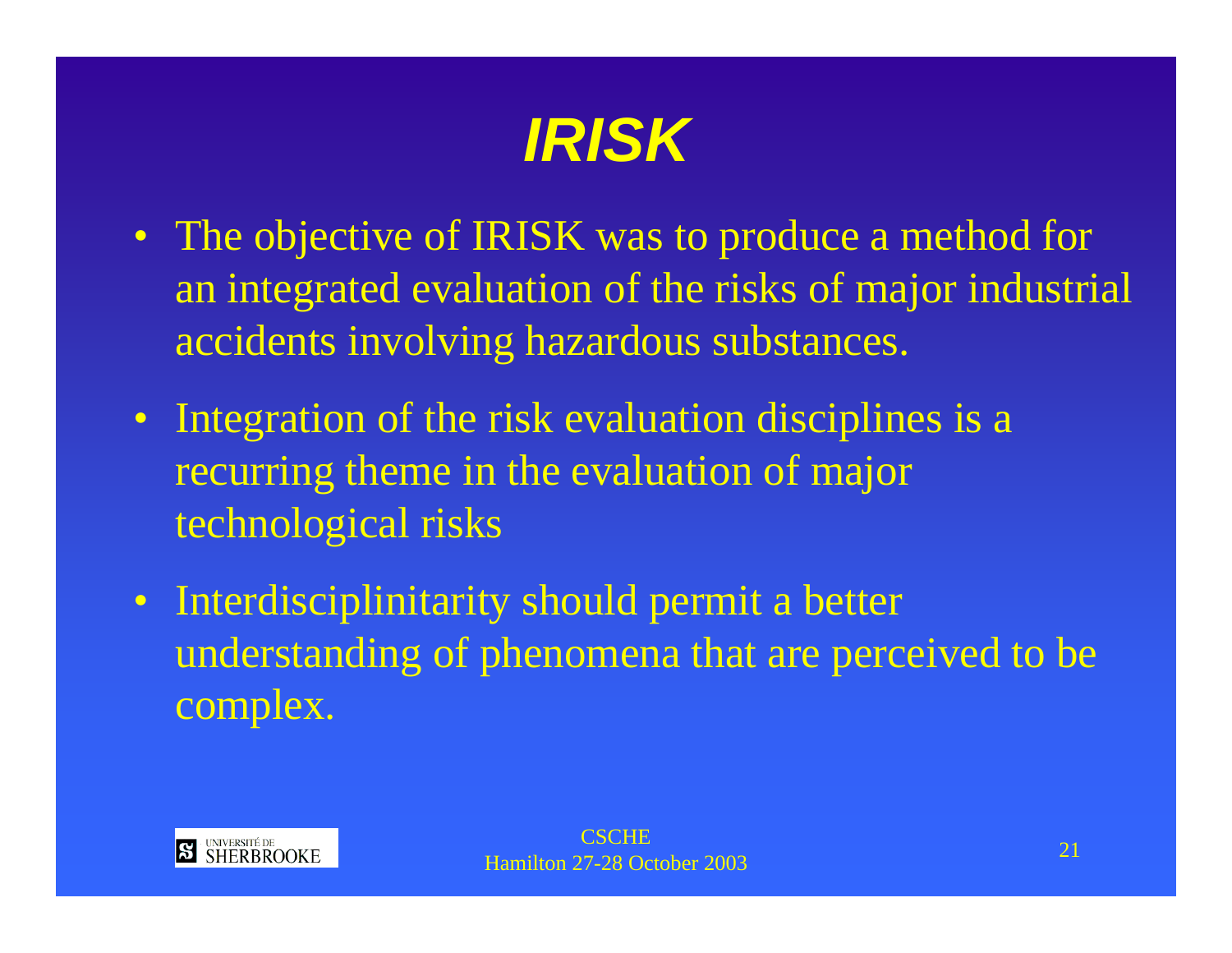

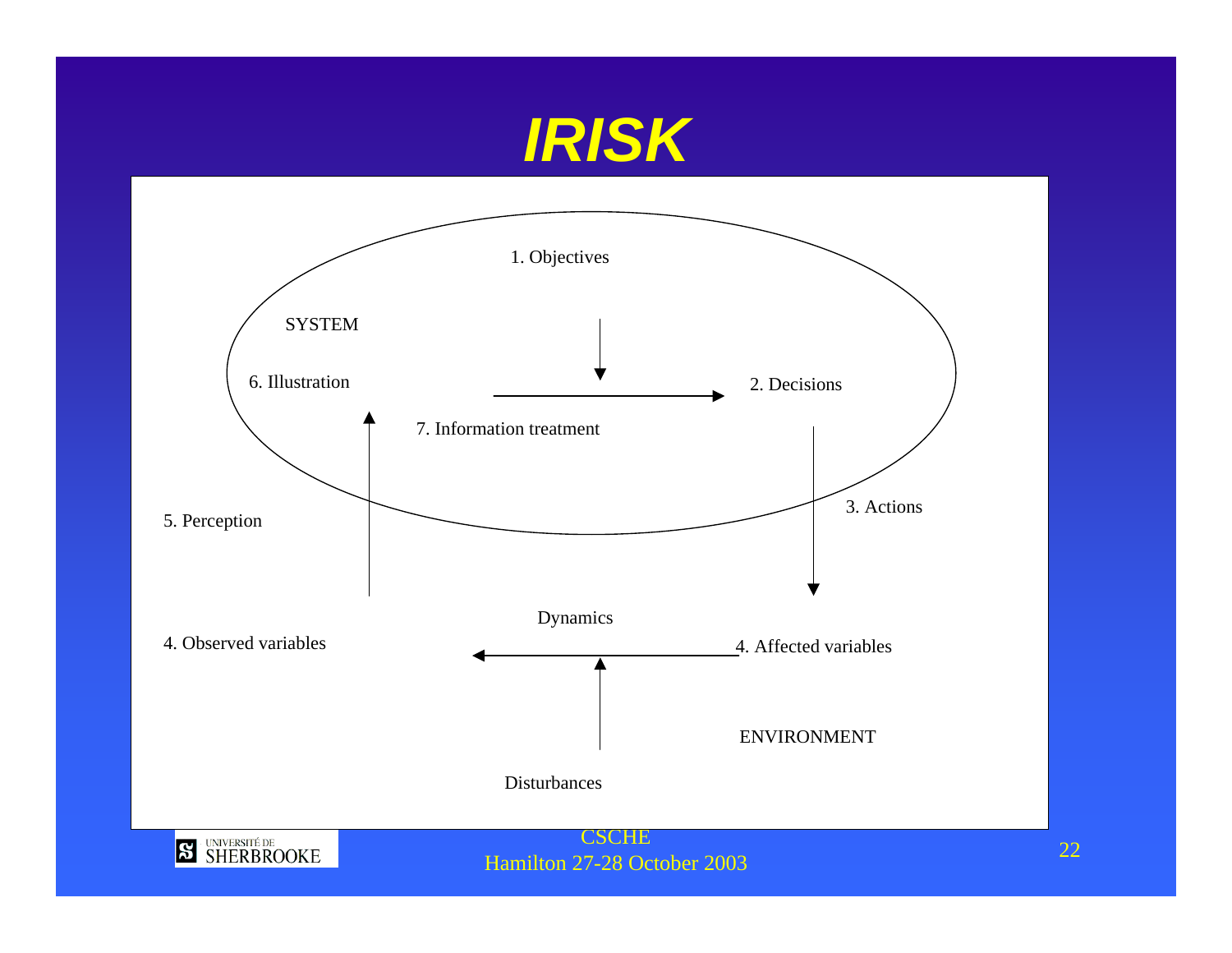

IRISK has shown the complexity of the phenomena to be studied:

- technical analysis and
- systemic organisation modeling

#### Conclusions were developed that will be used in the ARAMIS project

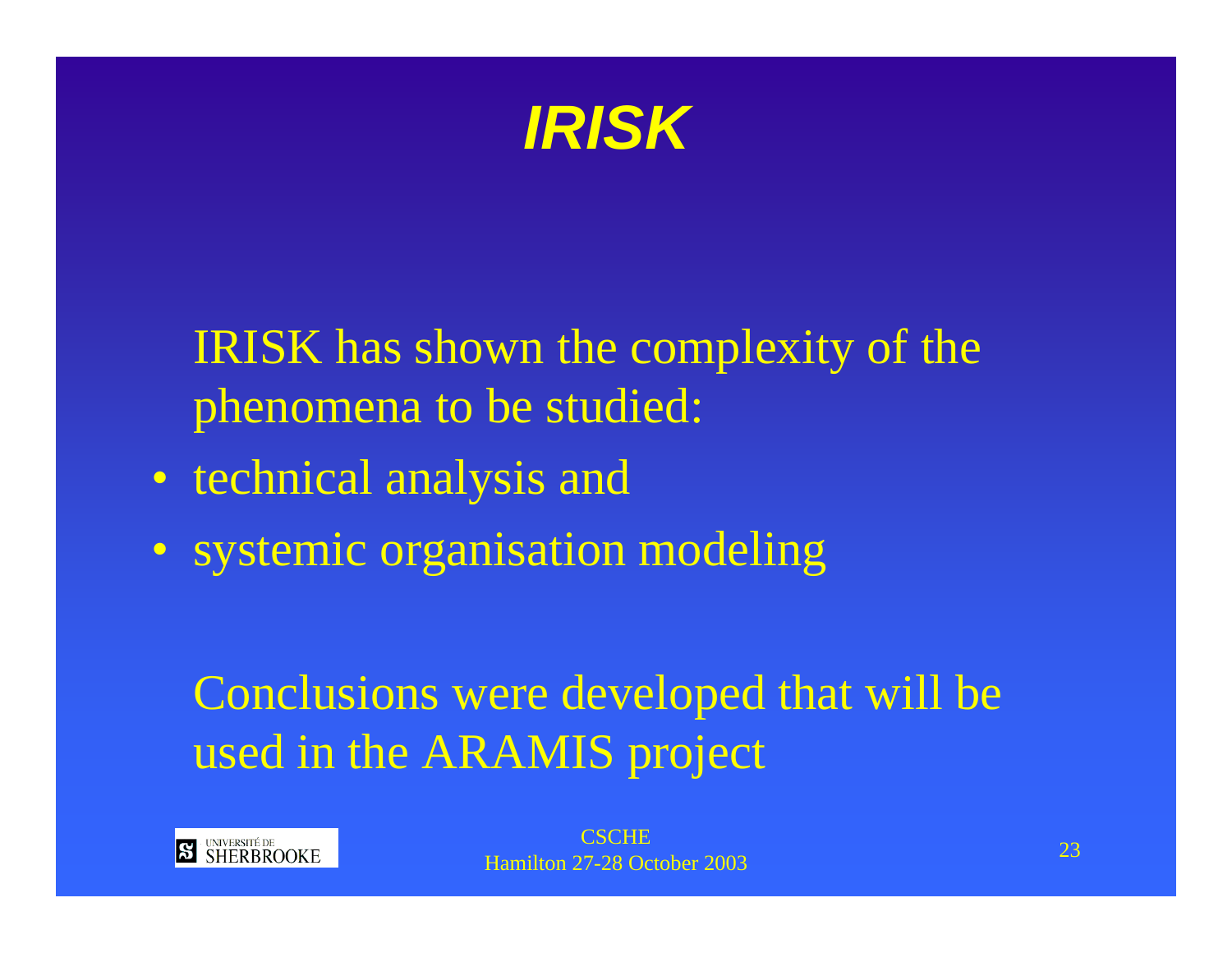- ARAMIS objective is to develop a new risk assessment methodology for major accidents that integrates the strength of the various approaches existing at the European level, i.e. deterministic and probabilistic cultures.
- It is based on the management principle that "all what is not measured cannot be managed"
- ARAMIS must also be used as a tool to promote safety in the chemical industry and with the competent authorities, to contribute to harmonisation of the European practices in matters of risk assessment and promote the implementation of Seveso II directive in member states.

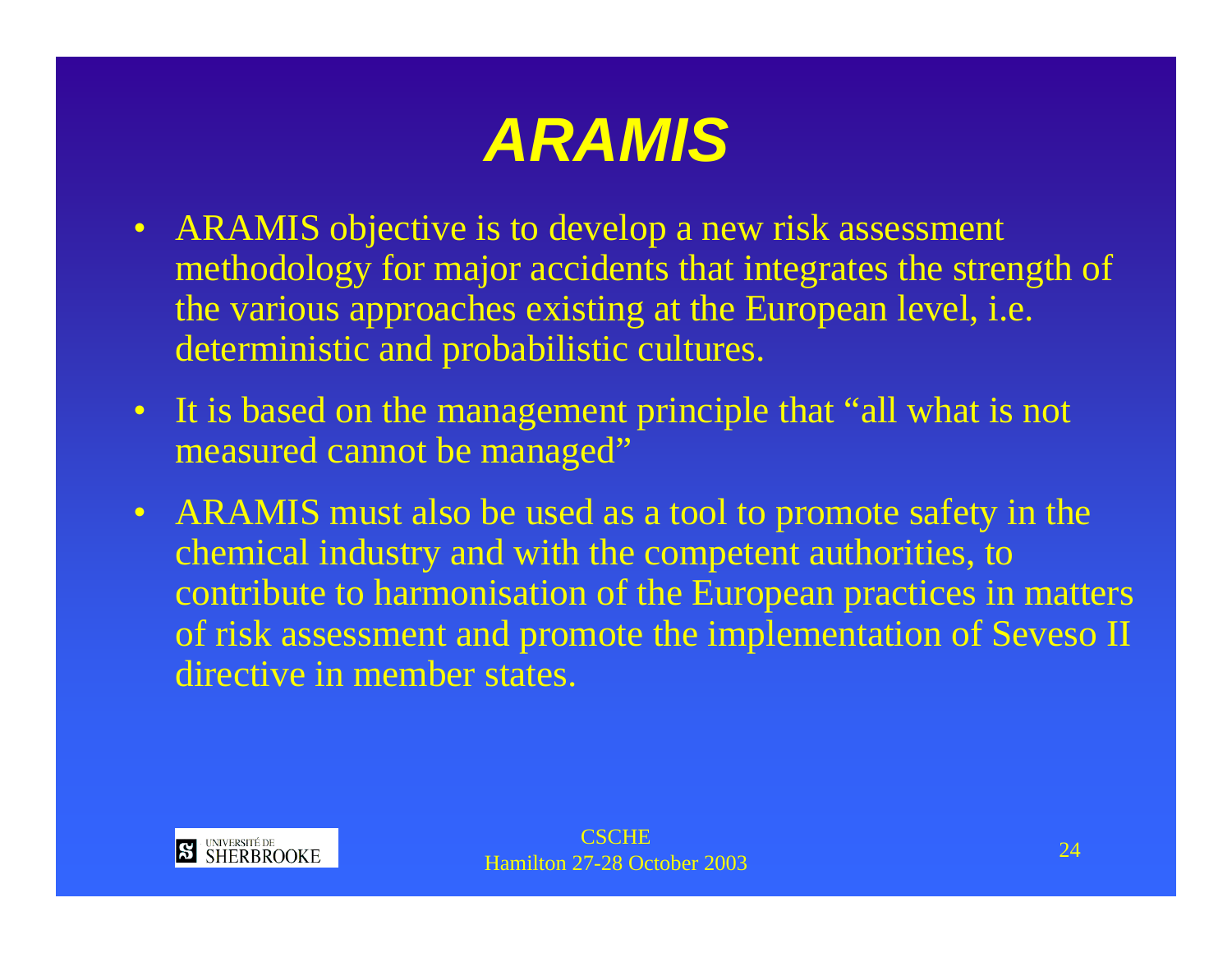ARAMIS will allow to characterize anintegrated risk index composed itself of three distinct and independent indexes

- **Index S** is to assess the consequence severity of reference scenarios
- **Index M** is to evaluate prevention management effectiveness
- **Index V** is to estimate the environment vulnerability

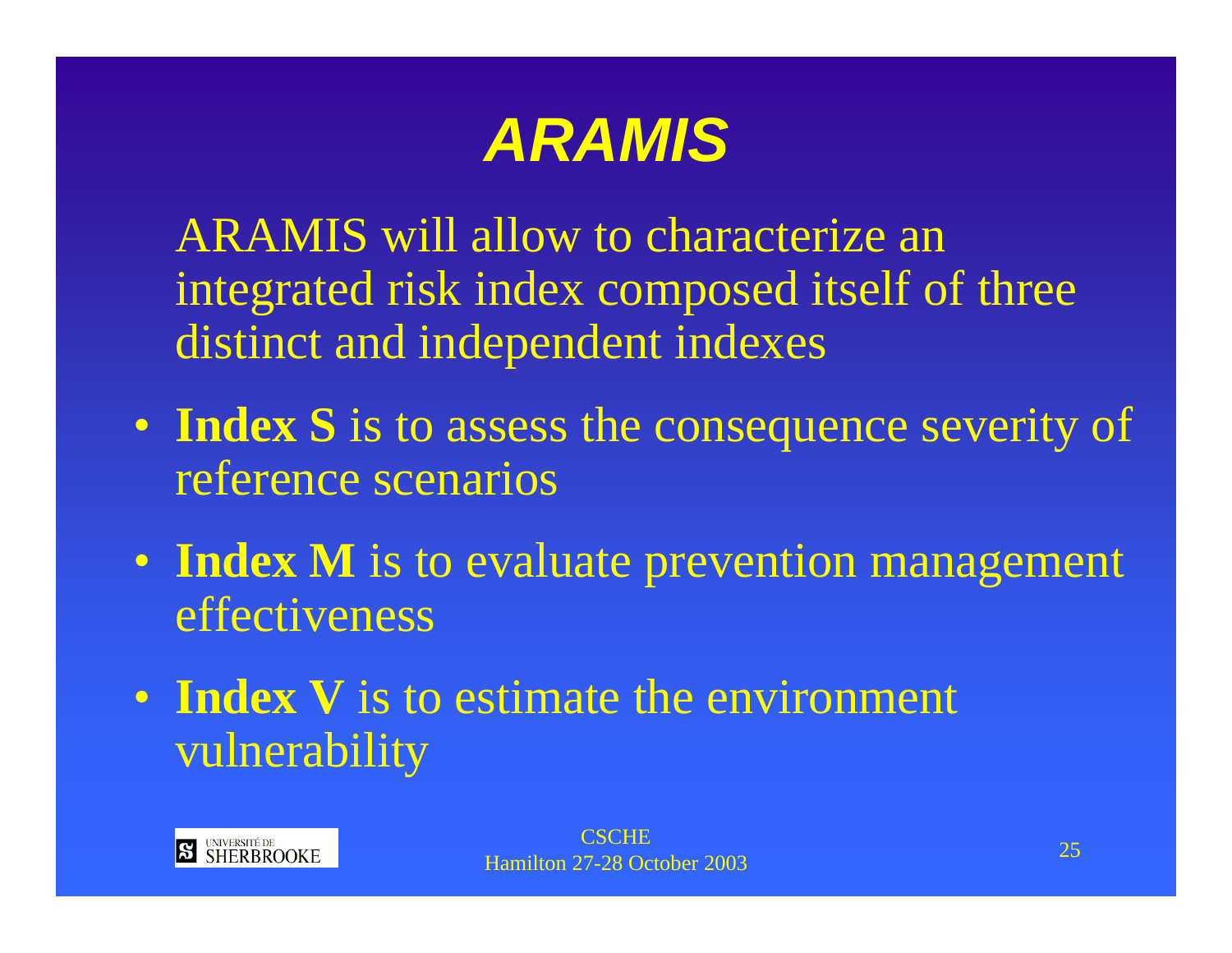ARAMIS will allow to characterize anintegrated risk index composed itself of three distinct and independent indexes

- **Index S** is to assess the consequence severity of reference scenarios
- **Index M** is to evaluate prevention management effectiveness
- **Index V** is to estimate the environment vulnerability

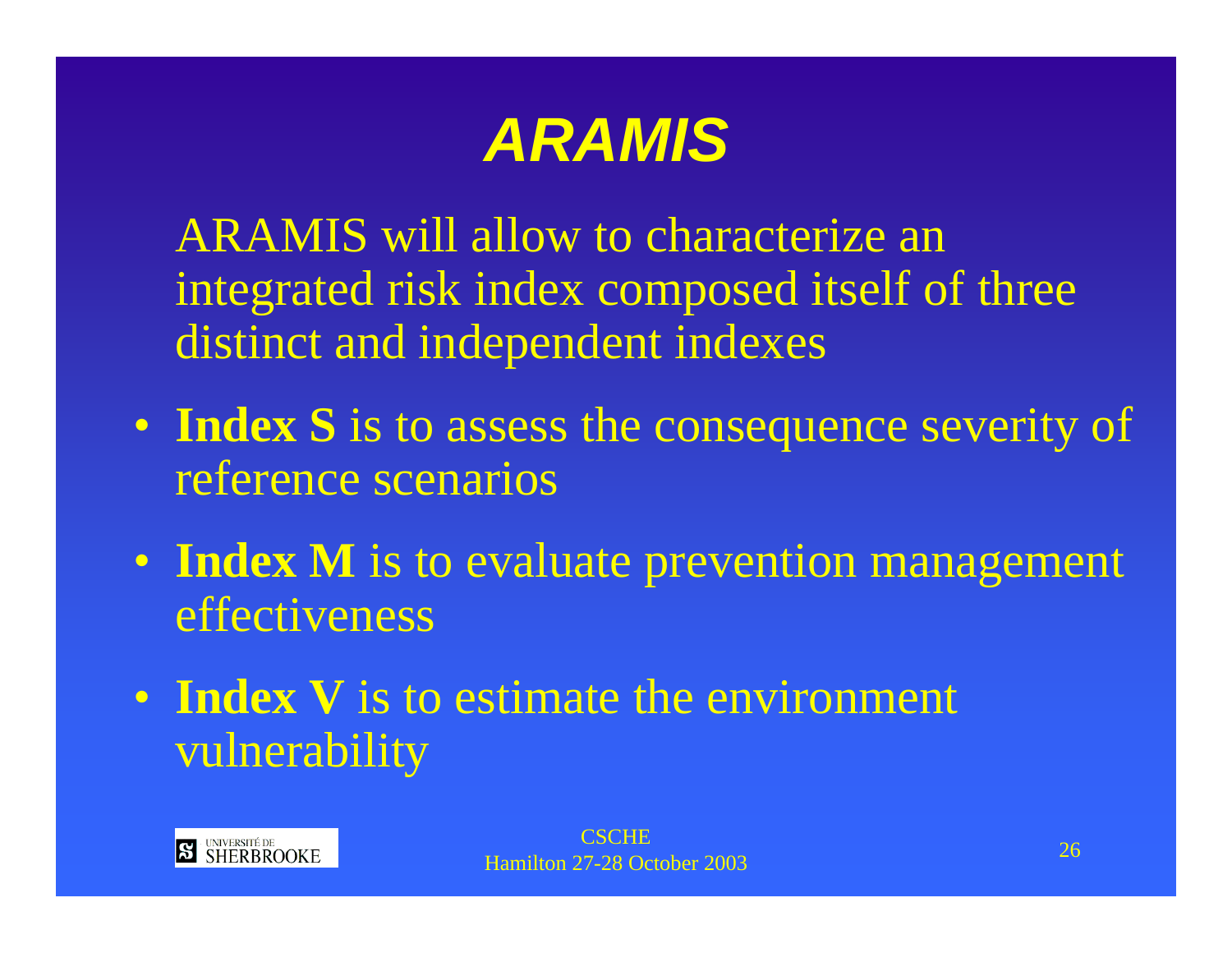

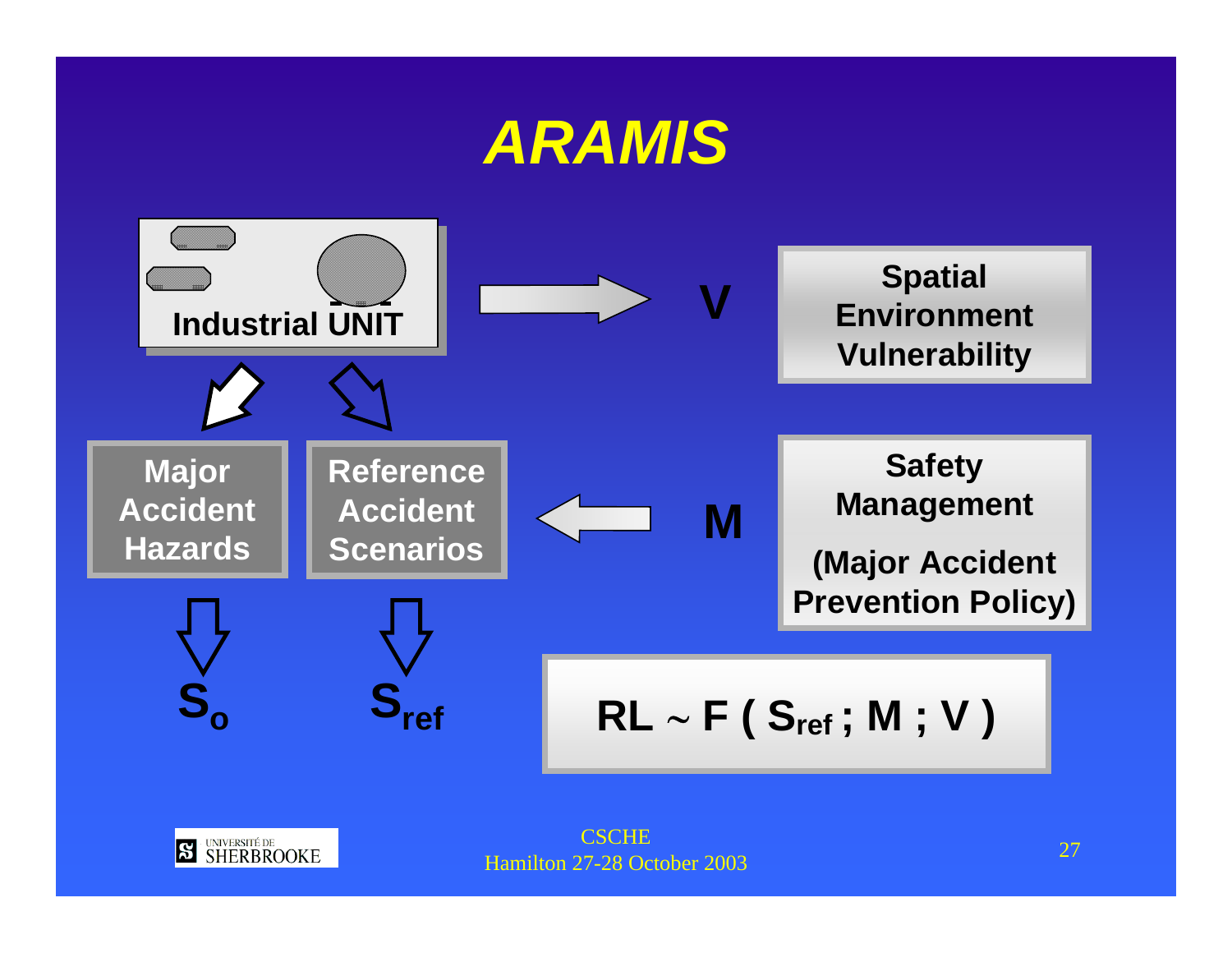- Identification of the possible accident scenarios is a key-point in risk assessment.
- However, especially in a deterministic approach, worst case scenarios are considered, often without taking into account existing safety devices and implemented safety policy.
- This approach can lead to an overestimation of the risk level and does not promote the implementation of safety systems.

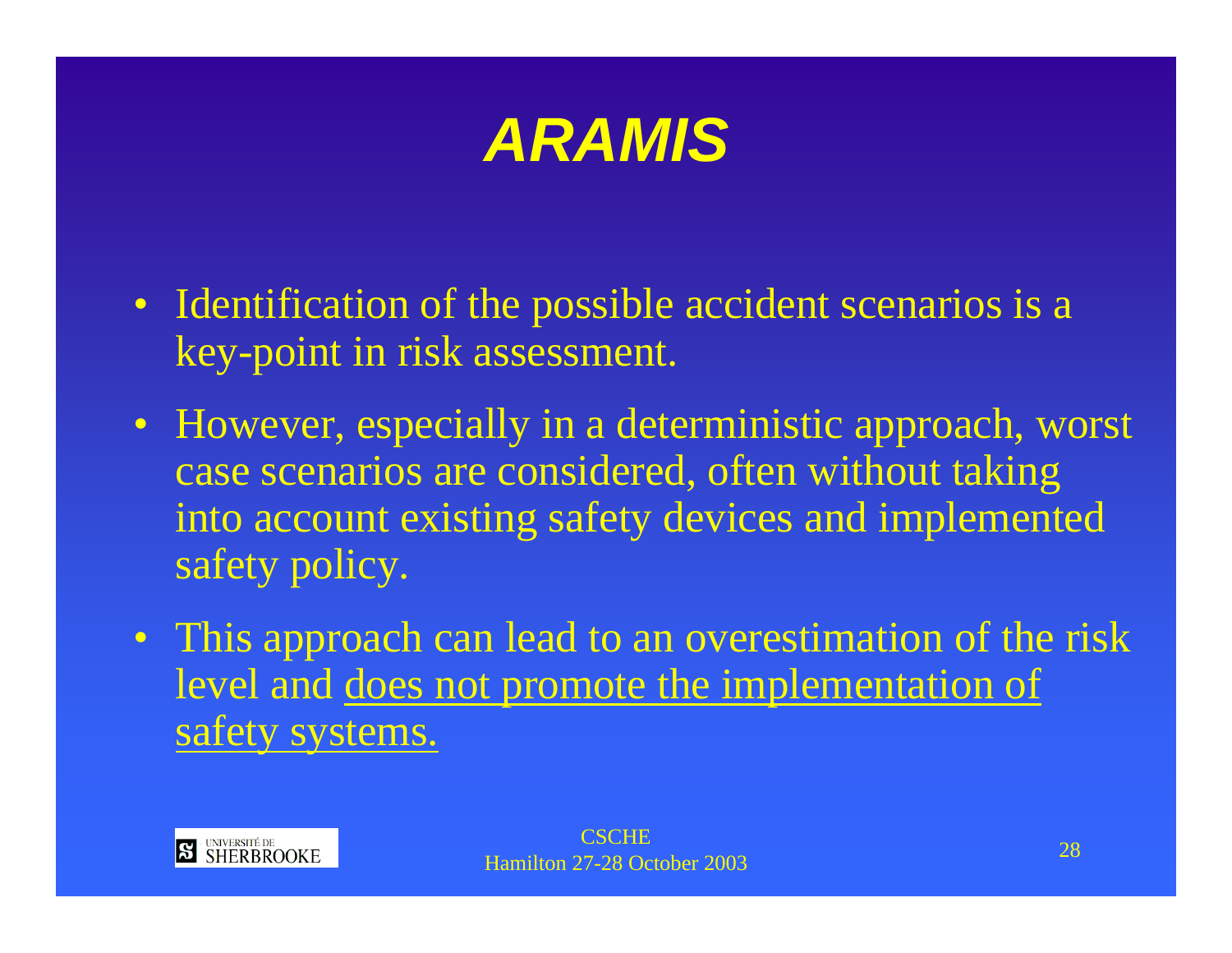

- The aim is first to identify major accidents without considering safety systems.
- A second step is then to study in depth safety device effectiveness and safety management efficiency, which will allow assessing -qualitative- probabilities, in order to identify finally Reference Accident Scenarios taking into account some of the implemented safety systems.

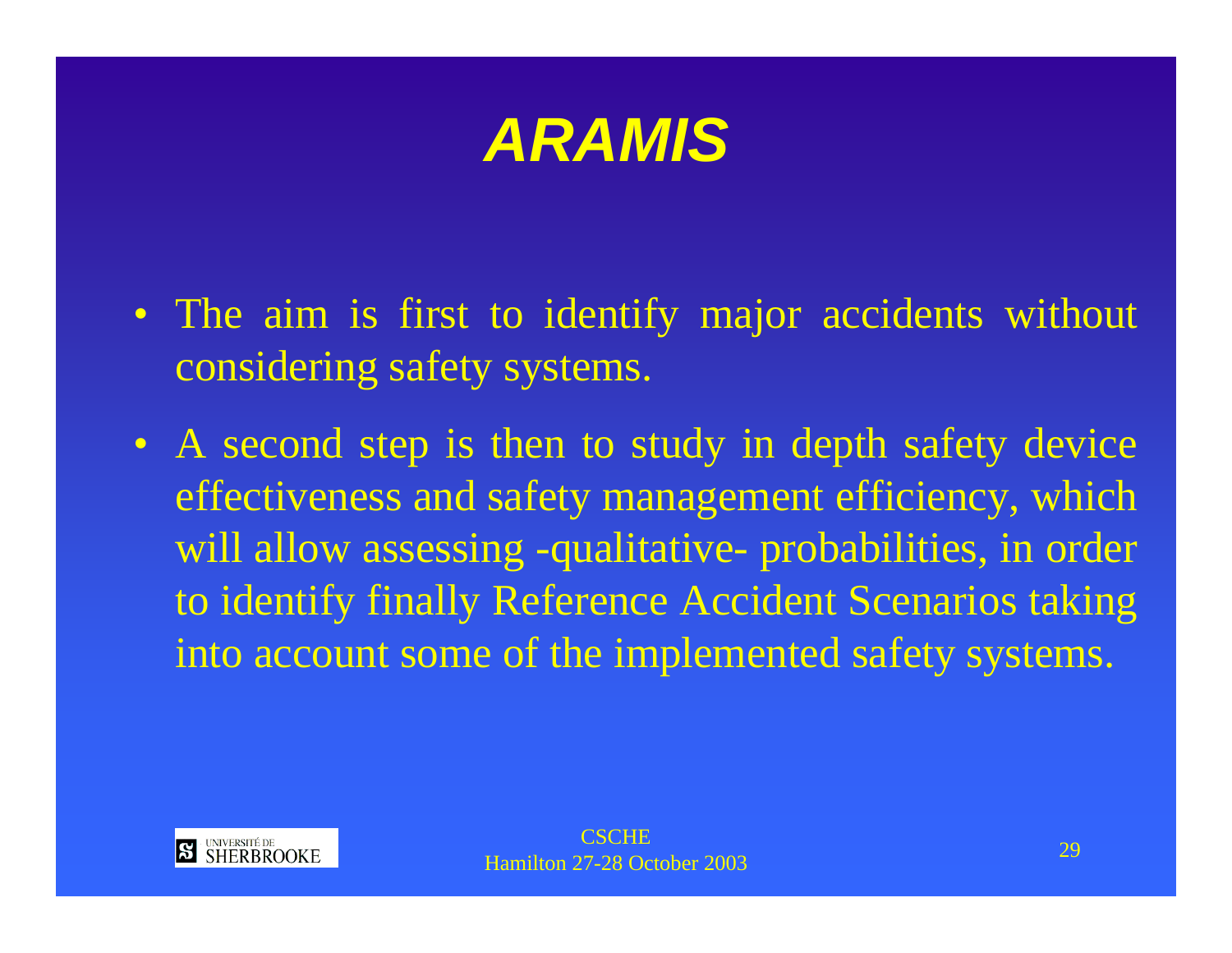

• Thirteen types of dangerous phenomena and four types of major events are considered

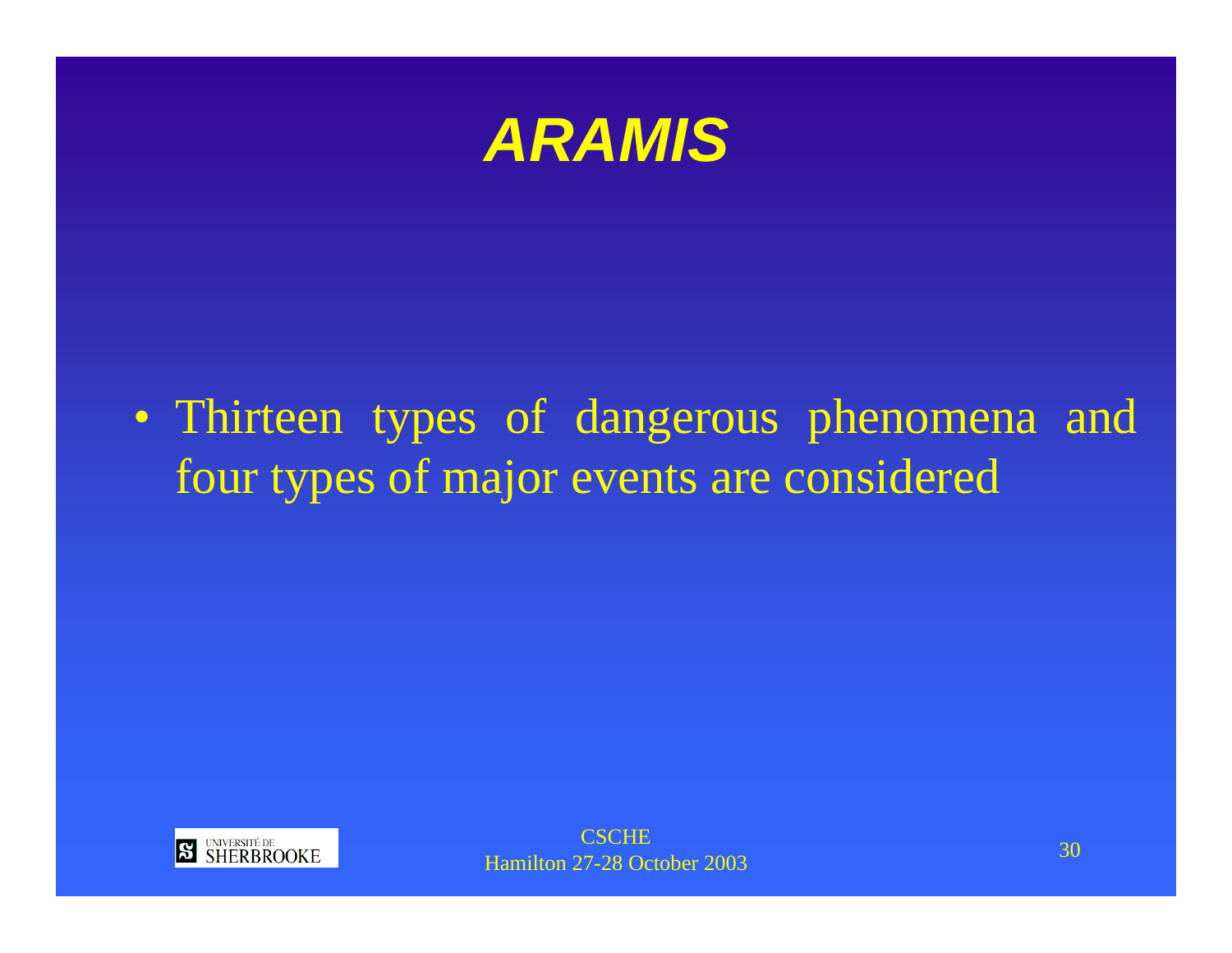

| <b>Dangerous Phenomena</b>         |                 | <b>Major Events</b>             |                                             |              |                          |  |  |  |
|------------------------------------|-----------------|---------------------------------|---------------------------------------------|--------------|--------------------------|--|--|--|
|                                    |                 | <b>ME1</b> Thermal<br>radiation | ME <sub>2</sub><br>Overpressure             | ME3 Missiles | <b>ME4 Toxic effects</b> |  |  |  |
|                                    |                 |                                 |                                             |              |                          |  |  |  |
| <b>Pool</b> fire                   | DP1             | $\mathbf{X}$                    |                                             |              |                          |  |  |  |
| <b>Tank fire</b>                   | DP <sub>2</sub> | X                               |                                             |              |                          |  |  |  |
| Jet fire                           | DP3             | X                               |                                             |              |                          |  |  |  |
| <b>VCE</b>                         | DP4             | X                               | X                                           | X            |                          |  |  |  |
| <b>Flash fire</b>                  | DP5             | X                               |                                             |              |                          |  |  |  |
| <b>Toxic cloud</b>                 | DP <sub>6</sub> |                                 |                                             |              | $\overline{\mathbf{X}}$  |  |  |  |
| Fire                               | DP7             | X                               |                                             |              |                          |  |  |  |
| <b>Missiles ejection</b>           | DP8             |                                 |                                             | X            |                          |  |  |  |
| <b>Overpressure generation</b>     | DP9             |                                 | $\mathbf X$                                 |              |                          |  |  |  |
| <b>Fireball</b>                    | DP1             | $\overline{\mathbf{X}}$         |                                             |              |                          |  |  |  |
| <b>Environmental damage</b>        | DP1             |                                 |                                             |              | $\overline{\mathbf{X}}$  |  |  |  |
| <b>Dust explosion</b>              | DP1             |                                 | $\overline{\mathbf{X}}$                     | X            |                          |  |  |  |
| <b>Boiloyer and resulting pool</b> | DP1             | $\mathbf X$                     |                                             |              |                          |  |  |  |
| <b>S</b> UNIVERSITÉ DE SHERBROOKE  |                 |                                 | <b>CSCHE</b><br>Hamilton 27-28 October 2003 |              | 31                       |  |  |  |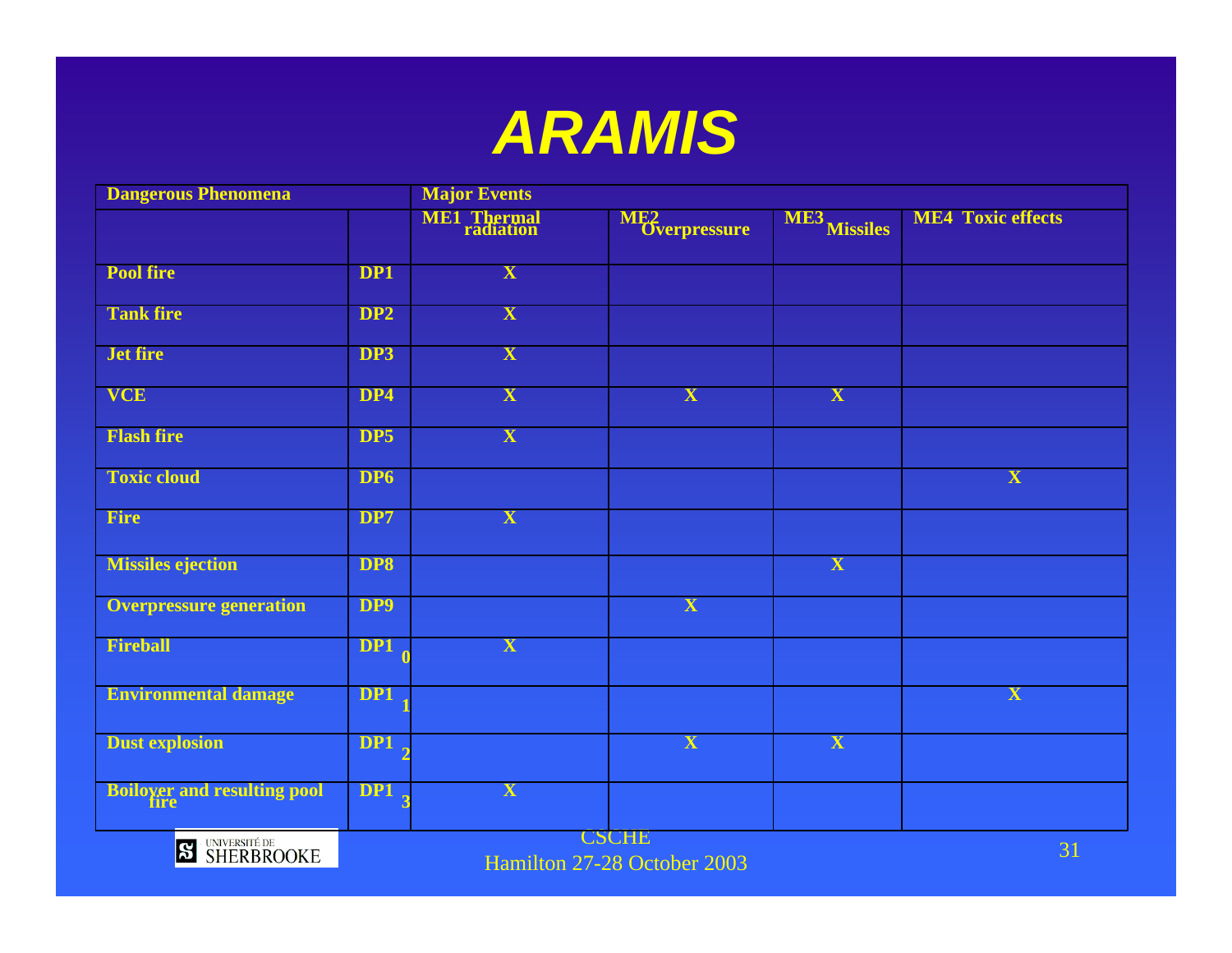# *ARAMIS Bow Tie Approach*

SCENARIO

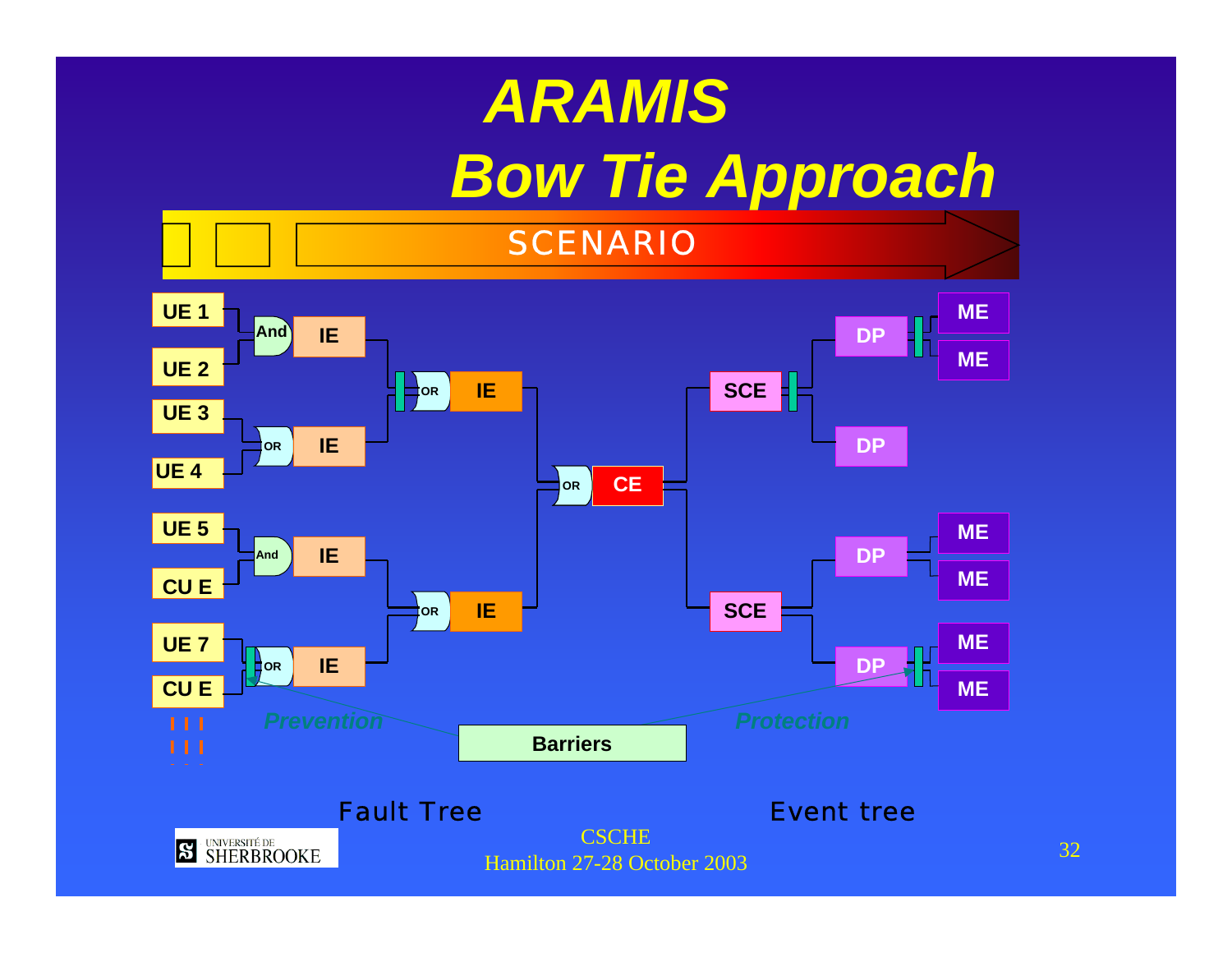#### *Index S : Severity of the consequences*

- The effect area concerned with the phenomenon, e.g. a disc in case of an explosion, a plume surface for gas dispersion ;
- The kinetic of the phenomenon: rapid for an explosion, much slower for a fire ;
- The potential of generating domino effect: fragment emission, delayed phenomena triggered off.

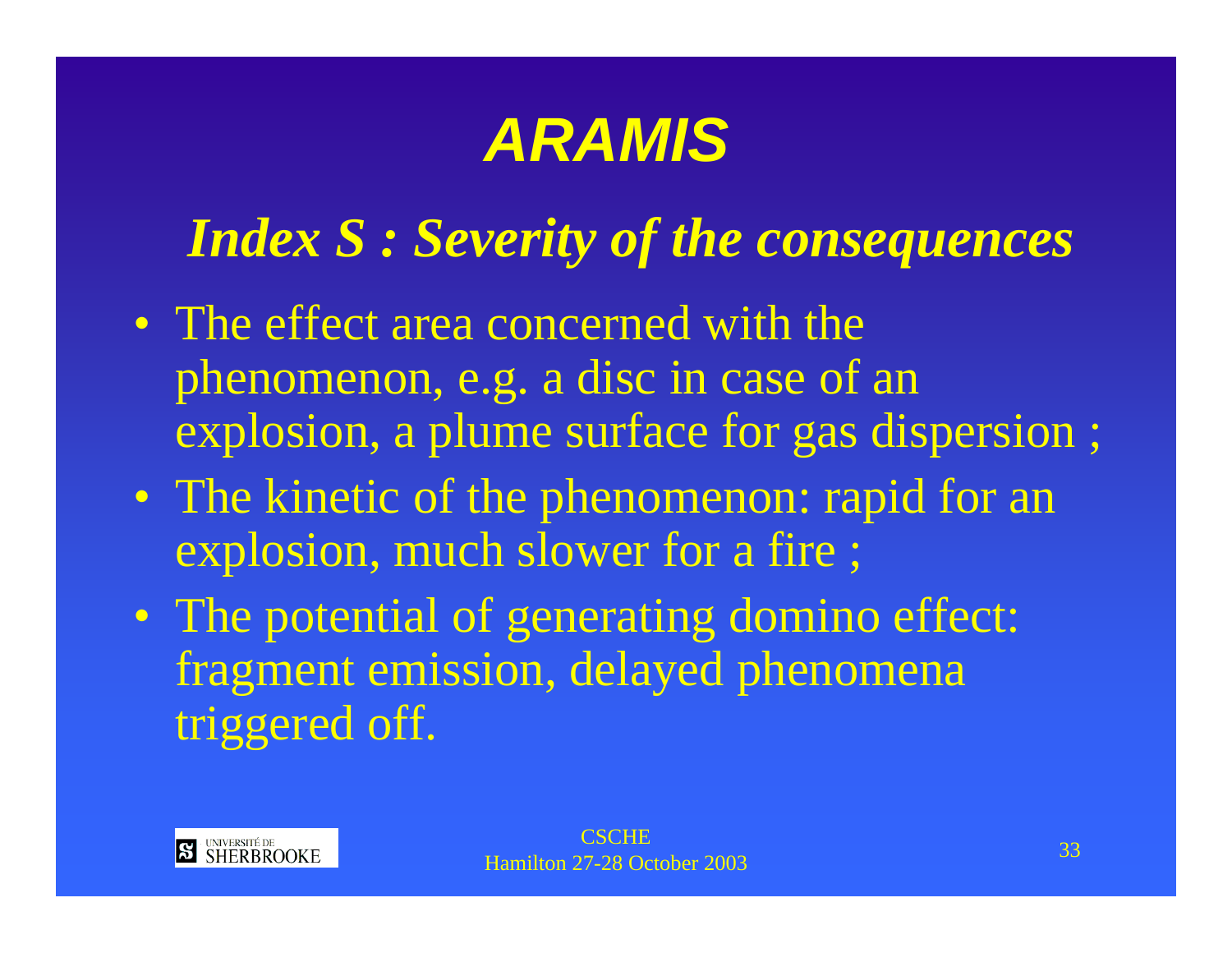

#### **Index M : Prevention management effectiveness**

- The methodology is based on the identification of initiating events and direct causes of the accident scenarios (bow-tie approach).
- Safety barriers are then related to generic fault and event trees representing all possible accident scenarios leading to critical events.
- The safety organization includes both the adequacy and completeness of technical and managerial barriers (lines of defence) that are implemented to prevent these accidents and the management system that ensures that these barriers are maintained and adjusted properly.

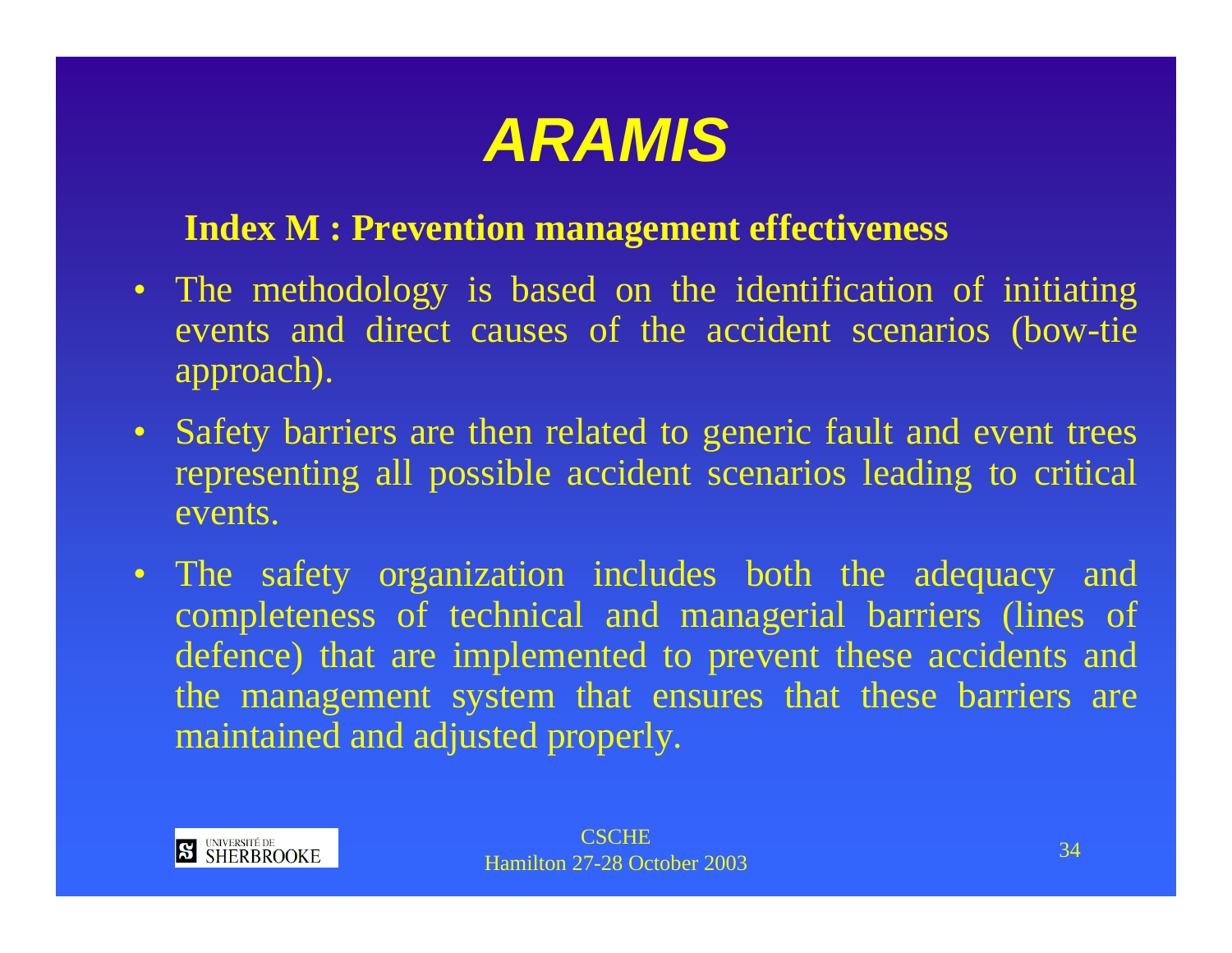#### **Index M : Prevention management effectiveness**

- Currently, the focus is on developing instruments to measure the set of dimensions, using a combination of audit, questionnaire, interview and observation techniques.
- The combination of measurements ensures that not only the implementation of functions, but also its conditions and outcome (e.g. good safety commitment of the employees) are taken into account.

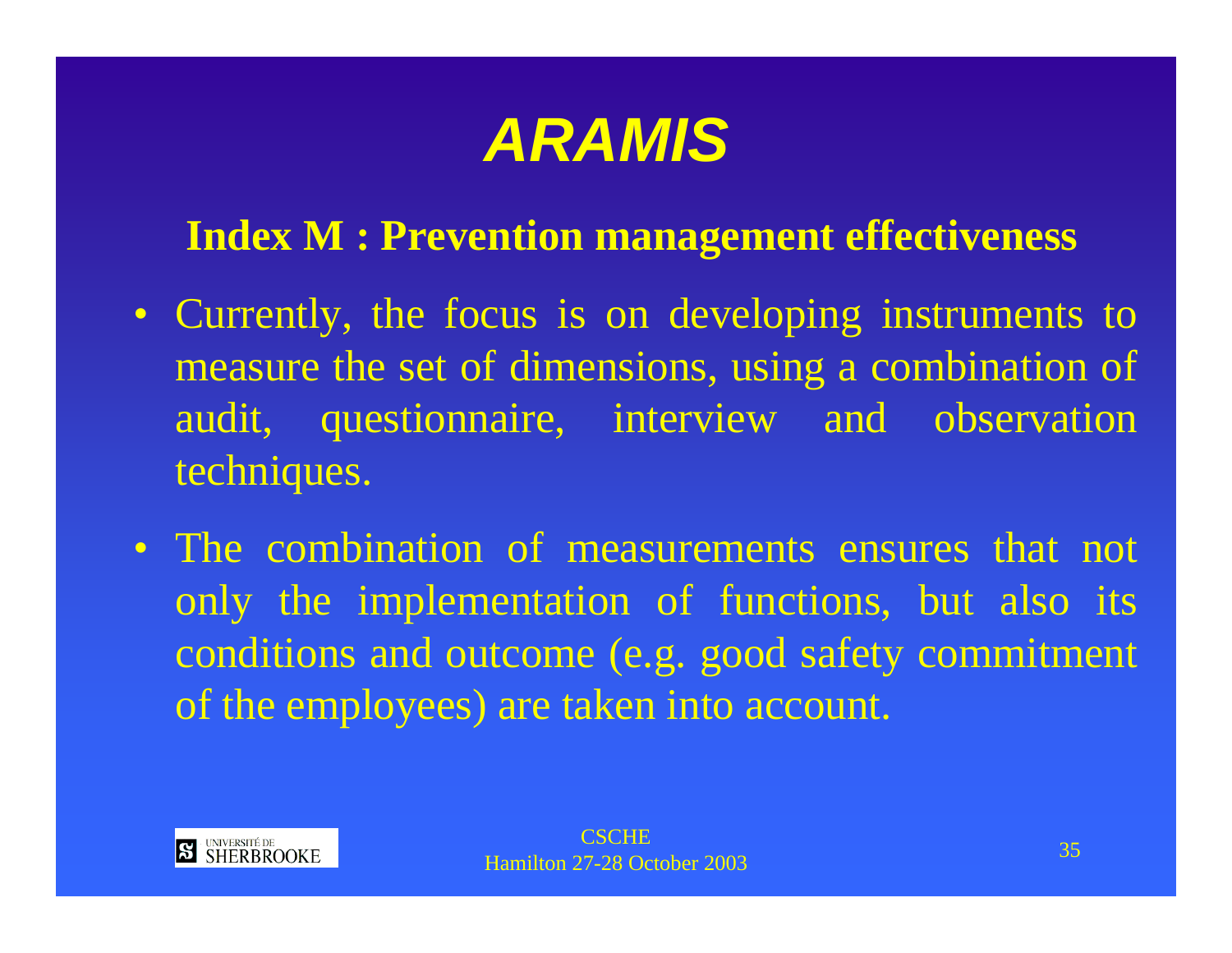#### **Index V: Environment Vulnerability**

- An accident is only "catastrophic" if there are vulnerable targets that could be affected. The notion of risk makes sense only when it refers to targets that could be affected by this risk.
- To achieve this, it is first required to characterise the environment against a typology of targets (population, natural environment, and property) and potential effects, and to evaluate the impact that could generate these effects on the targets.